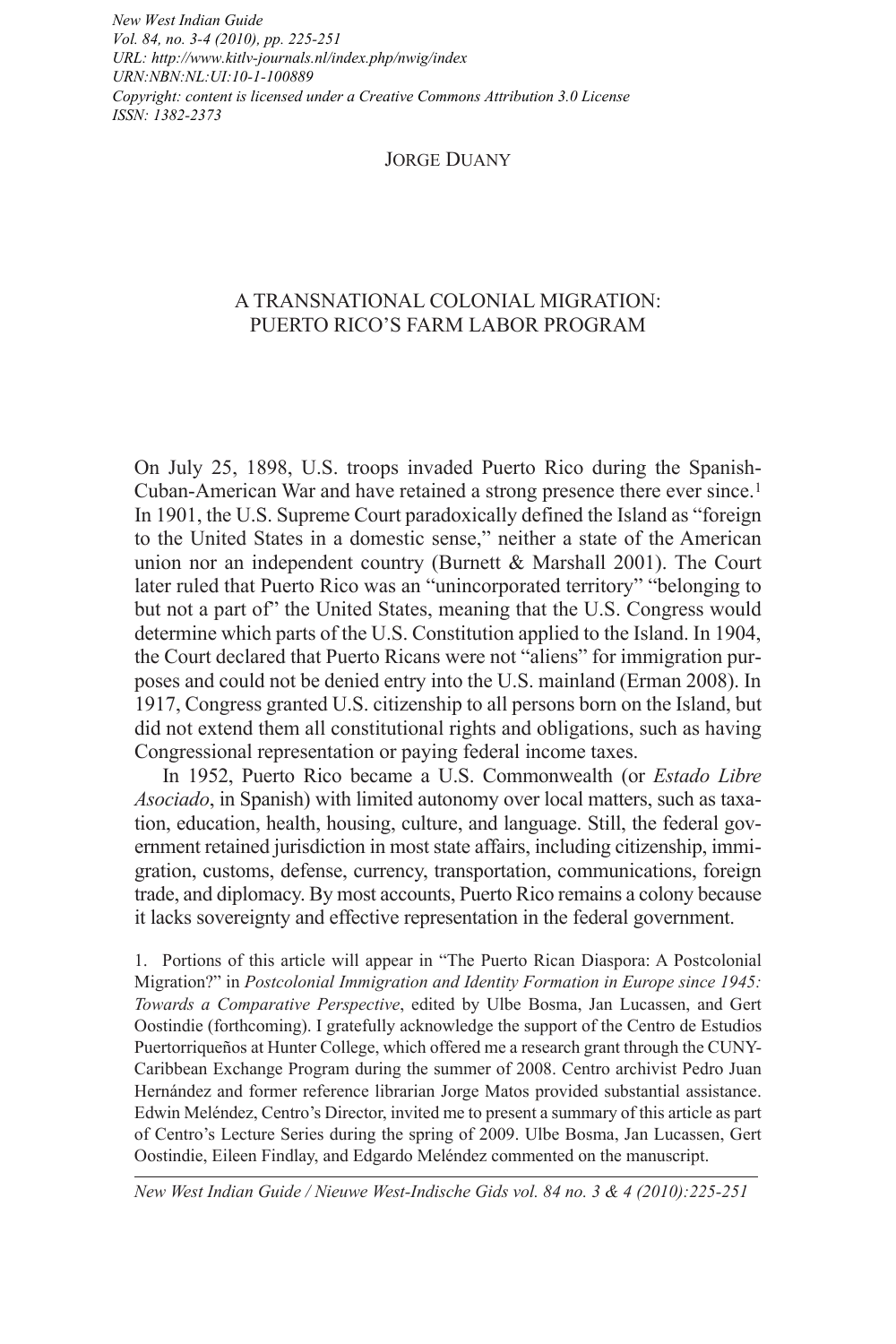Today, Puerto Rico is still an "unincorporated territory" that "belongs" to but is not a part of" the United States. From the standpoint of international law, the Island's inhabitants are subject to U.S. sovereignty; within the United States, they are often treated as "legal aliens." Because all Puerto Ricans are U.S. citizens by birth, they have the right of abode in the continental United States, Hawaii, and other overseas possessions of the United States. When they move to one of the fifty states of the American union, Puerto Ricans are fully protected by the U.S. Constitution. This territorially grounded distinction in citizenship rights remains a defining characteristic of U.S. colonialism on the Island.

As a result, Puerto Ricans in the United States have been dubbed "colonial immigrants." Colonial immigrants move abroad primarily for economic reasons, tend to live in segregated quarters, work in low-status jobs, and attend inferior schools in their metropolitan countries.<sup>2</sup> As Ramón Grosfoguel (2004) has argued, Puerto Rico has much in common with other Caribbean dependencies that have sent large numbers of people to their European "mother countries." For instance, colonial immigrants need not apply for a visa or change their legal status to vote in metropolitan elections. Although colonial immigrants hold metropolitan passports and are entitled to metropolitan subsidies, they often experience discrimination because of their physical and cultural characteristics. In particular, both Puerto Ricans in the United States and Antilleans in France and the Netherlands occupy subordinate positions within metropolitan societies, largely as a consequence of colonial racism, despite conditions of legal equality.<sup>3</sup>

For some analysts, Puerto Rico resembles a "postcolonial colony," combining elements of classical colonial rule with political autonomy, a relatively high standard of living, and a strong national culture (Duany 2002, Flores" 2000, 2008). The Island's political status is largely based on majority will rather than sheer external imposition. Puerto Rican voters (some 95 percent) are now split between supporting Commonwealth and the Island's annexation as the fifty-first state of the American union, with less than 5 percent favoring independence. Most value their U.S. citizenship, the freedom of movement that it entails, and "permanent union" with the United States. Even the president of the Puerto Rican Independence Party (PIP), Rubén Berríos, has advocated the unrestricted entry of Puerto Ricans to the United States, should the Island become a sovereign republic (Rodríguez 1997). At the same time, Puerto Ricans of all political ideologies, not just independence supporters, define and assert their cultural identities in intensely nationalistic terms. At any rate, Puerto Rico occupies a marginal space within the U.S. academy and particularly within postcolonial and transnational studies, partly because

2. Magdalys Rodríguez, "Pedido de libre tránsito," *El Nuevo Día*, March 14, 1997, p. 19.

3. See Cervantes-Rodríguez et al. 2009, Clegg & Pantojas-García 2009, Giraud 2002, Milia-Marie-Luce 2002, 2007, Oostindie & Klinkers 2003.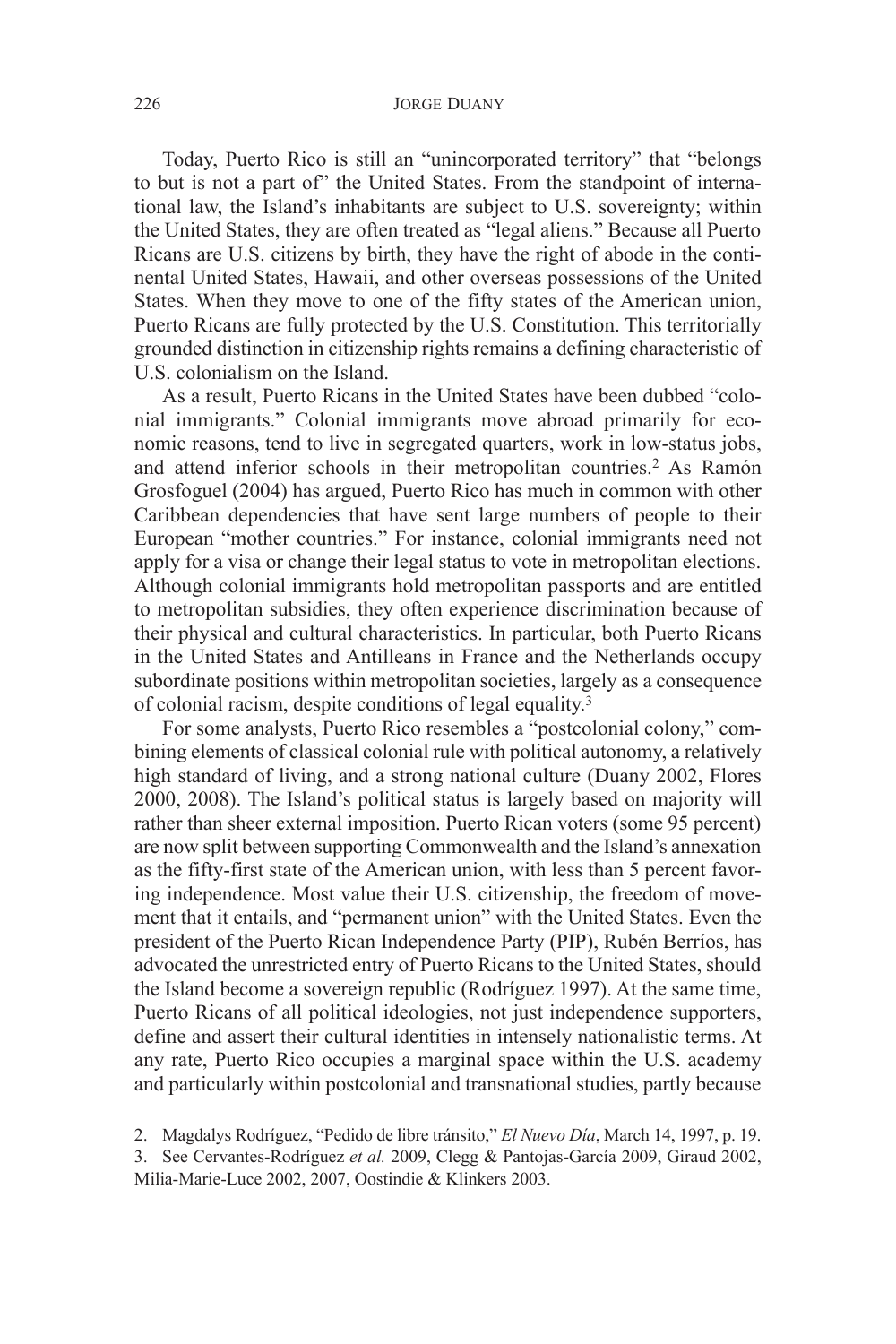it is recognized neither as a colony nor as a nation in its own right. Yet, as I argue, the Island's government was one of the first modern states, colonial or postcolonial, to organize migration transnationally.

In this article, I approach the Puerto Rican diaspora as a transnational colonial migration. In so doing, I define Puerto Rico as a nation, an imagined community with its own territory, history, language, and culture. Nevertheless, the Island lacks a sovereign state, an independent government that represents the population of that territory (see Duany 2002). This unsovereign state has long sponsored population displacements from Puerto Rico to the United States. Since the beginning of the twentieth century, colonial officials embraced migration as a safety valve for the Island's overpopulation. During the 1950s and 1960s, the Commonwealth government spurred the "Great Migration" to the U.S. mainland. In particular, the Farm Labor Program, overseen by the Migration Division of Puerto Rico's Department of Labor, illustrates the complicated negotiations required by a transnational colonial state. In many ways, Puerto Rico's postwar migration policies anticipated those of contemporary transnational nation-states, such as the Dominican Republic.

### FOLLOWING MIGRANT CITIZENS TO "ETHNOLOGICALLY ALIEN ENVIRONMENTS"

Soon after the U.S. occupation of Puerto Rico, the colonial government encouraged migration to the United States (Lapp 1990). This public policy was based on the widespread perception that Puerto Rico was a small, poor, and overcrowded country with few natural resources. According to the first civilian U.S. governor, Charles Allen, "Porto Rico has plenty of laborers and poor people generally. What the island needs is men with capital, energy, and enterprise."<sup>4</sup> In 1912, Governor Arthur Yager held that "the only really effective remedy [to the problem of overpopulation] is the transfer of large numbers of Porto Ricans to another region."<sup>5</sup> In 1917, General Frank

4. Charles H. Allen, *First Annual Report of Charles H. Allen, Governor of Porto Rico, Covering the Period from May 1, 1900, to May 1, 1901* (Washington DC: Government" Printing Office, 1902), p. 75. Although the Island's name was the object of public controversy after the Spanish-Cuban-American War of 1898, most U.S. government and journalistic reports on the Island retained the American spelling of "Porto Rico" until 1932, when the U.S. Congress passed a resolution accepting the official name of Puerto Rico. As one of the reviewers of this manuscript noted, the common use of the terms "Porto" Rico" and "Porto Ricans" reflects the colonial habit of removing foreign-sounding diphthongs from place names in order to Americanize them.

5. Arthur Yager, "Fundamental Social and Political Problems of Porto Rico," in *Report* of the Thirtieth Annual Lake Mohonk Conference of Friends of the Indians and Other Dependent Peoples (Lake Mohonk NY: Lake Mohonk Conference of Friends of the Indians and Other Dependent Peoples, 1912), p. 147.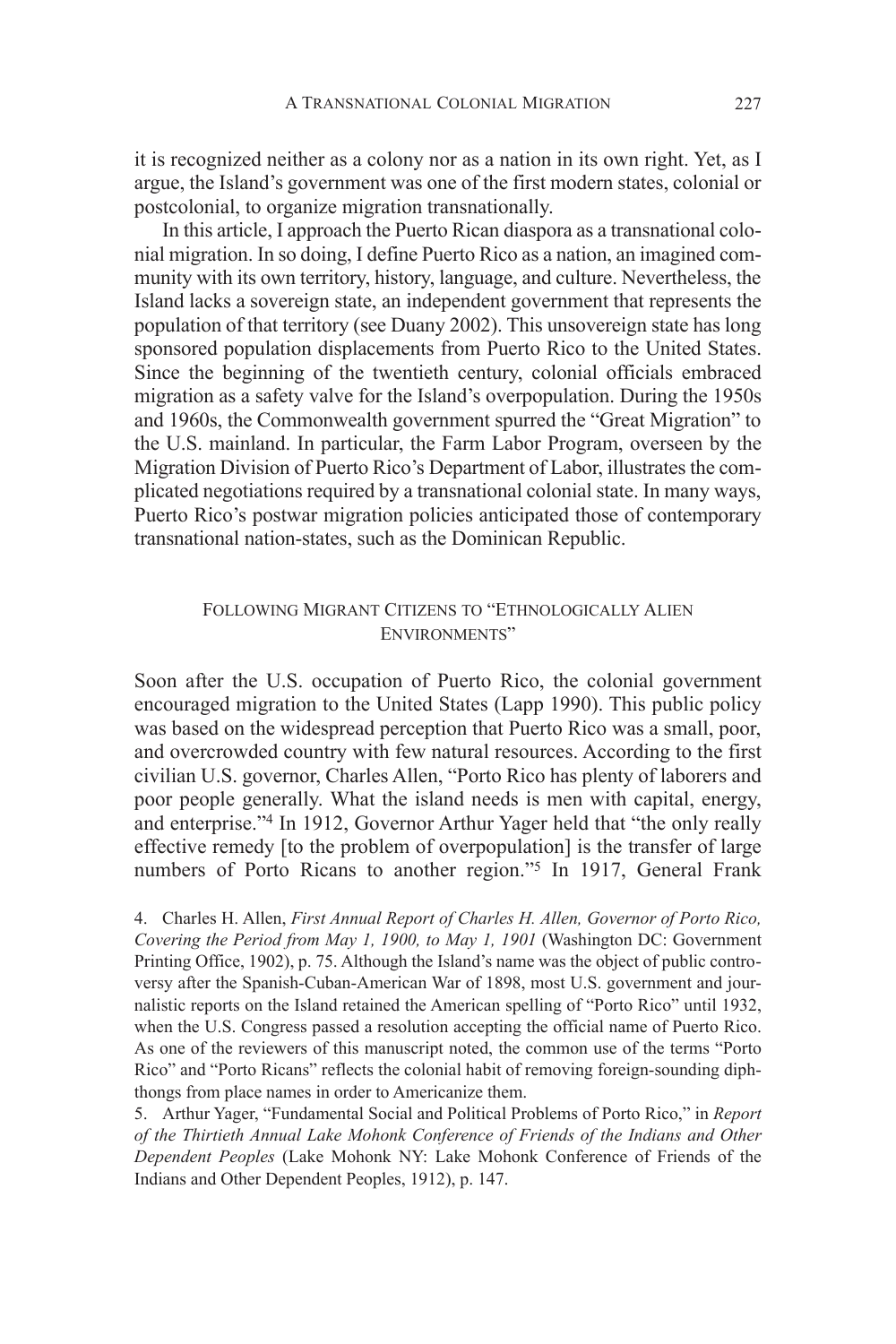McIntyre, Chief of the Bureau of Insular Affairs, favored "the colonizing" of several hundred thousand of the Porto Rican people in Santo Domingo."<sup>6</sup> A 1919 report for the U.S. Department of Labor pondered migration to the Dominican Republic and Cuba, but concluded that "it falls short of its purpose when submitted to careful analysis."7 Instead, the report recommended establishing an office of the U.S. Employment Service in Puerto Rico to facilitate the relocation of Puerto Ricans to the United States. Three decades later, the Committee on Insular Affairs of the U.S. House of Representatives endorsed "a wise and prudent program of emigration" to alleviate the Island's "lack of natural resources" and "congestion of population."<sup>8</sup>

The earliest recruitment of labor on the Island under U.S. rule (especially between 1900 and 1930) was geared toward the sugar plantations of Hawaii, the Dominican Republic, Cuba, and the U.S. Virgin Islands, particularly St. Croix. Smaller groups of Puerto Ricans built railroads in Ecuador, cut cane in Mexico, grew coffee in Colombia, and worked in a clothing factory in Venezuela. A few thousand picked cotton in Arizona during the 1920s.<sup>9</sup> However, the Puerto Rican exodus gained impetus during the 1940s, when it was largely reoriented toward the U.S. mainland. After World War II, thousands found jobs in seasonal agriculture, manufacturing, domestic service, and other service industries in the United States.

Notwithstanding its lack of sovereignty, Puerto Rico's government acted as a "transnational" intermediary for its migrant citizens for most of the twentieth century.<sup>10</sup> Thus, the Island's government set up several agencies in the United States under different guises: the Bureau of Employment and Identification (1930-48), the Office of Information for Puerto Rico (1945-49), the Employment and Migration Bureau (1947-51), the Migration Division of the Department of Labor (1951-89), and the Department of Puerto Rican Community Affairs in the United States (1989-93). Among other initiatives, these agencies issued identification cards for Puerto Ricans as U.S. citizens;

10. Edgardo Meléndez, "La política transnacional puertoriqueña: Asuntos pendientes y problemas de investigación." Paper presented at the workshop on "The Caribbean" Diaspora: Current Trends and Future Prospects," University of Puerto Rico, Río Piedras.

<sup>6.</sup> Frank McIntyre, "Memorandum for the Secretary of War, April 17, 1917," in History Task Force, Centro de Estudios Puertorriqueños (ed.), *Sources for the Study of Puerto Rican Migration, 1879-1930* (New York: Centro de Estudios Puertorriqueños, Hunter College, 1982), p. 104.

<sup>7.</sup> Joseph Marcus, *Labor Conditions in Puerto Rico* (Washington DC: Government Printing Office, 1919), p. 49.

<sup>8.</sup> Committee on Insular Affairs, U.S. House of Representatives, *Report of the Committee on\$Insular\$Affairs,\$House\$of\$Representatives,\$79th\$Congress,\$First\$Session*"(Washington" DC: Government Printing Office, 1945), p. 25.

<sup>9.</sup> History Task Force 1979, Maldonado 1979, Mustelier Ayala 2006, Rosario Natal 1983, Senior 1947, Whalen & Vázquez-Hernández 2005.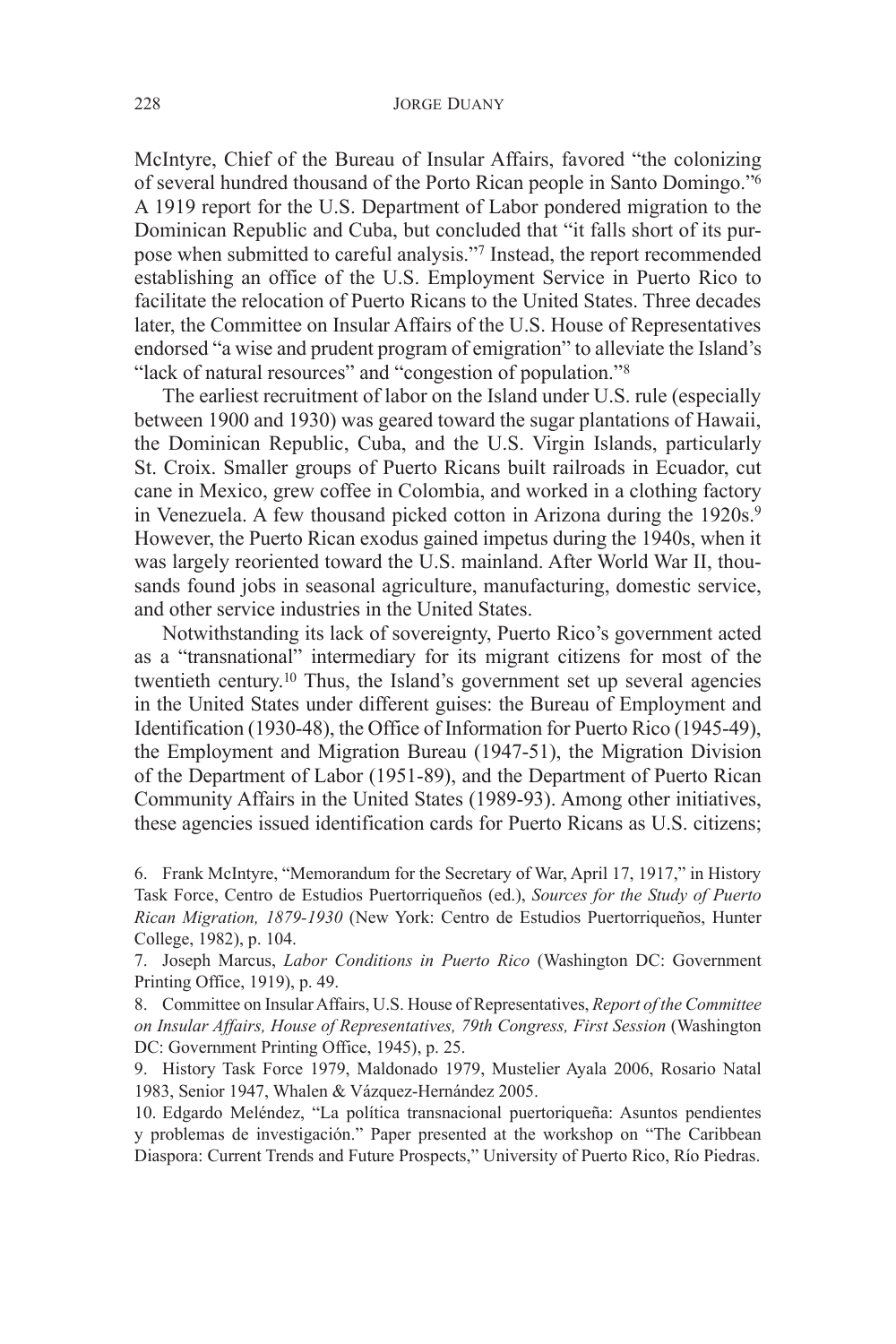promoted employment opportunities for Puerto Ricans abroad; oversaw the recruitment of workers; negotiated cheap airfares between the Island and the U.S. mainland; registered thousands of Puerto Rican voters in the United States; helped organize overseas Puerto Rican communities; and fostered Puerto Rican culture in the mainland.<sup>11</sup> To my knowledge, no modern state, colonial or otherwise, has engaged in more extensive and longstanding activities concerning its expatriates than the Puerto Rican government.<sup>12</sup>

U.S. sociologist Clarence Senior, who later directed the Migration Divi $sion$  (1951-60), first elaborated the project of organizing and supervising Puerto Rican migration. In an influential monograph, Senior (1947) proposed an emigration office attached to the governor's executive staff and working closely with the Island's Department of Labor. The main function of this office would be to facilitate the recruitment of workers to the United States and Latin America, especially Venezuela. The agency would provide migrants with information about job openings, training, transportation, settlement, and insurance, as well as promote further emigration from the Island. Although the plan to relocate Puerto Ricans in Latin America proved too expensive, the idea of finding jobs for them in the United States later crystallized in the Migration Division. As Senior (1947:119) surmised, "migration to the continental United" States seems to offer the best immediate opportunities."

Luis Muñoz Marín, then president of the Senate (1941-48) and later the first elected governor (1949-64) of Puerto Rico, accepted Senior's blueprint for planned emigration. Muñoz Marín agreed that it was "necessary to resort to emigration as a measure for the immediate relief to the problem posed by our surplus population, while we seek permanent solutions in the long run."<sup>13</sup> The chief economist of the Office of Puerto Rico in Washington DC, Donald

#### 11. Duany 2002, García-Colón 2008, Lapp 1990, Stinson-Fernández 1996.

12. The best case for historical comparison with the Migration Division is the Bureau for the Development of Migrations Concerning the Overseas Departments, or BUMIDOM (Bureau pour le Développement des Migrations Intéressant les Départments d'Outre-Mer), operated by the French metropolitan government between 1963 and 1982. According to Monique Milia-Marie-Lucie (2002, 2007), Puerto Rico's Migration Division served as a model for the BUMIDOM, especially its efforts to encourage mass migration, recruit workers, and facilitate their adjustment to the metropolitan country. Similar labor recruitment schemes were established in the British colonies of the Caribbean, particularly in Barbados, Jamaica, and Trinidad, and in the Netherlands Antilles and Suriname, after World War II (Cervantes-Rodríguez et al. 2009:5)

13. Memorandum from Luis Muñoz Marín to Max Egloff, "Foro público sobre el problema poblacional de Puerto Rico. Resumen de las soluciones ofrecidas por los ponentes en la sesión de julio 19, 1946," September 28, 1946; section IV: President of the Senate, 1941-1948; series 2: Insular Government; sub-series I: Fortaleza; box 1B: Office of Information; folder 16; Fundación Luis Muñoz Marín (hereafter FLMM), Trujillo Alto, PR. All translations from Spanish to English are mine.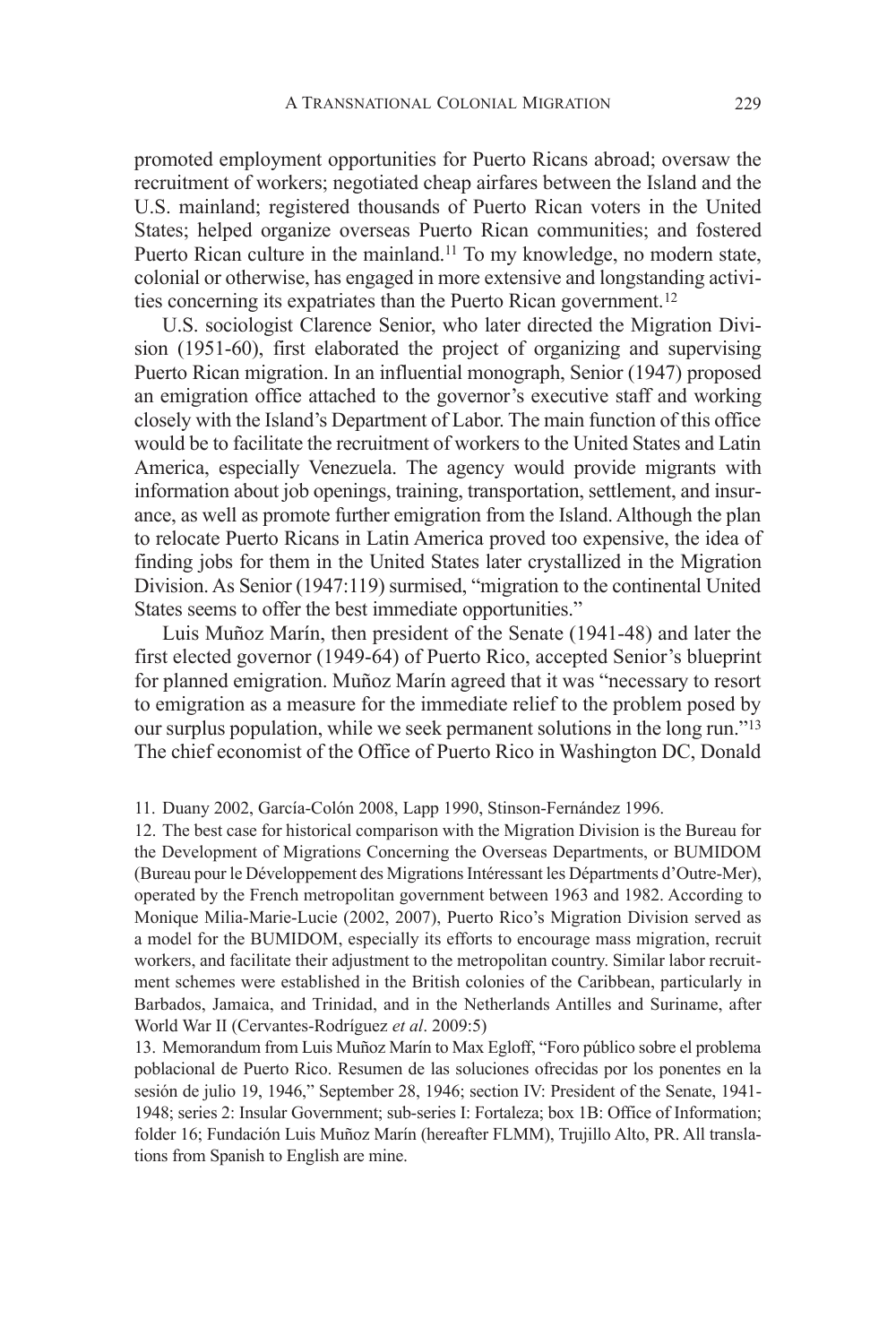J. O'Connor, also urged the resettlement of Puerto Ricans in the United" States and other countries such as Venezuela and the Dominican Republic. According to O'Connor, "migration can accomplish what economic programs on the island cannot do quickly $"^{14}$  – that is, create jobs and sources of income, while reducing population growth. In particular, O'Connor advocated the relocation of young unmarried women as domestic workers in the United States, especially in Chicago. High-ranking members of the ruling Popular Democratic Party (PDP), such as Antonio Fernós-Isern, Teodoro Moscoso, Rafael Picó, and Salvador Tió, concurred with O'Connor's optimistic assessment. Thus began a state-supported project of emigration as a safety valve for Puerto Rico's socioeconomic problems.

On December 5, 1947, the Island's legislature passed Law 25, establishing Puerto Rico's migration policy and creating the Employment and Migration Bureau. According to this law, "the Government of Puerto Rico" neither encourages nor discourages the migration of Puerto Rican workmen" [sic] to the United States or any foreign country; but it considers its duty to provide the proper guidance with respect to opportunities for employment and the problems of adjustment usually encountered in environments which are ethnologically alien."<sup>15</sup> From its inception, the Bureau (and its heirs, the Migration Division and the Department of Puerto Rican Community Affairs in the United States) sought "to follow its migrant citizens to facilitate their adjustment and adaptation in the communities in which they chose to live."<sup>16</sup> The policy of "following migrant citizens," while officially "neither encouraging nor discouraging" their departure, paid off in the short run. The growth of the Island's labor force slowed down, as living standards rose substantially between the 1940s and 1960s. Population control was a key tenet of the PDP's development strategy throughout this period (Pantojas-García 1990).

The PDP, which controlled the Island's government between 1941 and 1968, crafted the Migration Division as an informal "consulate" in the United" States. For decades, the agency's basic mission was "*giving voice* [empha-

14. Memorandum from Donald J. O'Connor to Jesús T. Piñero and others, "Mainland Labor" Force Needs in 1948-1949 and Puerto Rico's Opportunities to Exploit Them," August 10, 1948; section IV: President of the Senate, 1941-1948; series 2: Insular Government; subseries 1: Fortaleza; 1C: Office of Puerto Rico in Washington; folder 18; FLMM.

15. Asamblea Legislativa de Puerto Rico, "Para fijar la política pública del gobierno de Puerto Rico sobre migración a Estados Unidos y otros países," in *Leyes de la Cuarta y Quinta\$Legislaturas\$Extraordinarias*"(San"Juan:"Administración"General"de"Suministros," 1947), p. 386.

16. Estado Libre Asociado de Puerto Rico (hereafter ELA), Departamento del Trabajo, División de Migración, "Informe anual," 1972-73, p. 2; microfilm reel 53: Annual Reports; box 2737, folder 3; Records of the Offices of the Government of Puerto Rico in the United States (hereafter OGPRUS), Centro de Estudios Puertorriqueños, Hunter College, CUNY, New York.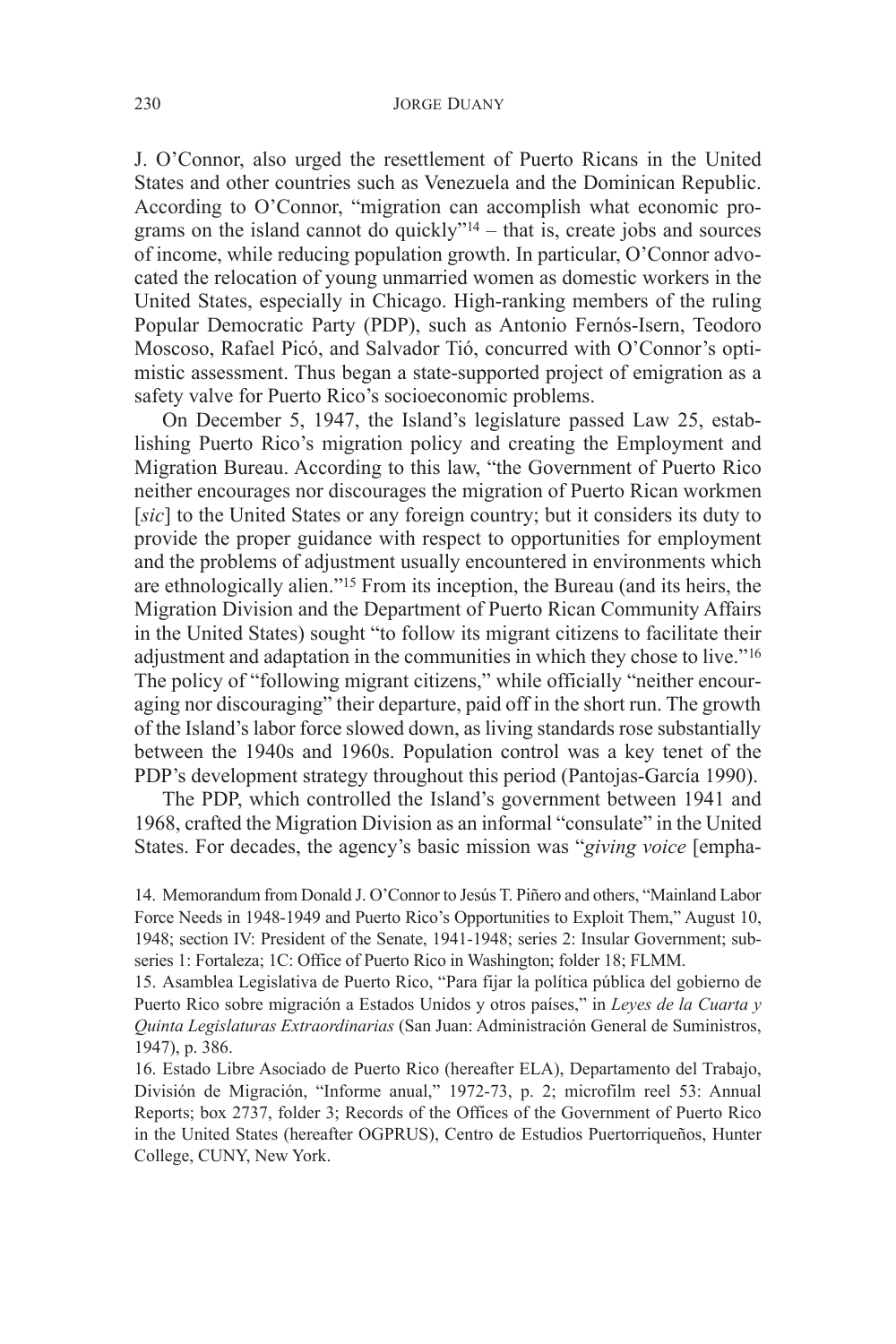sis in the original] to the thousands of Puerto Ricans who come to reside in the cities and towns of the United States."<sup>17</sup> Throughout the 1950s, the Division attempted to articulate the interests of Puerto Rican migrants to the American public and government officials. As Law 25 stated, "the efforts of the Government of Puerto Rico in this connection should constitute a liaison at all times and under all circumstances between the Puerto Ricans who are going to reside in the city of New York and other cities of the United States, and the governments of such cities, states, and the United States."<sup>18</sup> In turn, U.S. public authorities often relied on the agency as the official mouthpiece of the overseas Puerto Rican population. Michael Lapp (1990) has criticized the Division's attempt to co-opt the diaspora to further the interests of the Commonwealth government. Representatives of mainland Puerto Rican communities did not participate in formulating the agency's policies, which depended exclusively on the PDP during the period under consideration.

In 1960, Muñoz Marín thus summarized his party's migration policy:

The government of Puerto Rico is the first that establishes offices here [in the United States], outside its own territory, to help its compatriots. The offices of our Department of Labor in New York, and in ten other cities, are devoted to this purpose of helping our fellow citizens adapt themselves to life in the new places of residence they have chosen, as quickly as possible. We constantly strive to combat the lack of information, the prejudices that, unfortunately, always tend to accompany the reception of the newly arrived, from all countries, regardless of what country they come from.<sup>19</sup>

Representatives of the prolonged PDP administration explicitly connected economic development and sponsored migration. As a Division report stated bluntly, "it is obvious that migration, although voluntary, is an integral part of the program of economic and social development that is being carried on by the Commonwealth of Puerto Rico. It is so because migration helps to maintain the population index at a more or less stable level with the corresponding effects on employment and unemployment, education, housing, health, and all the other factors that affect the development of Puerto Rico's government programs."<sup>20</sup> According to Joseph Monserrat, who headed the Migration Division between 1960 and 1968,

17. ELA, Departamento del Trabajo, División de Migración, "Informe anual," 1961-62, p. 182; microfilm reel 53: Annual Reports; boxes 2734-2736; OGPRUS.

20. ELA, Departamento del Trabajo, División de Migración, "Informe anual," 1966-67, pp. 8-9, microfilm reel 53: Annual Reports; box 2736, folder 1, OGPRUS.

<sup>18.</sup> Asamblea Legislativa de Puerto Rico, "Para fijar la política pública del gobierno de Puerto Rico sobre migración a Estados Unidos y otros países," p. 388.

<sup>19.</sup> Luis Muñoz Marín, "Discurso a los puertorriqueños en Nueva York pronunciado por el Gobernador Muñoz Marín el 10 de abril de 1960," manuscript, p. 9; section V: Governor of Puerto Rico, 1949-1964; series 9: Speeches; box 16: Status; folder 7; FLMM.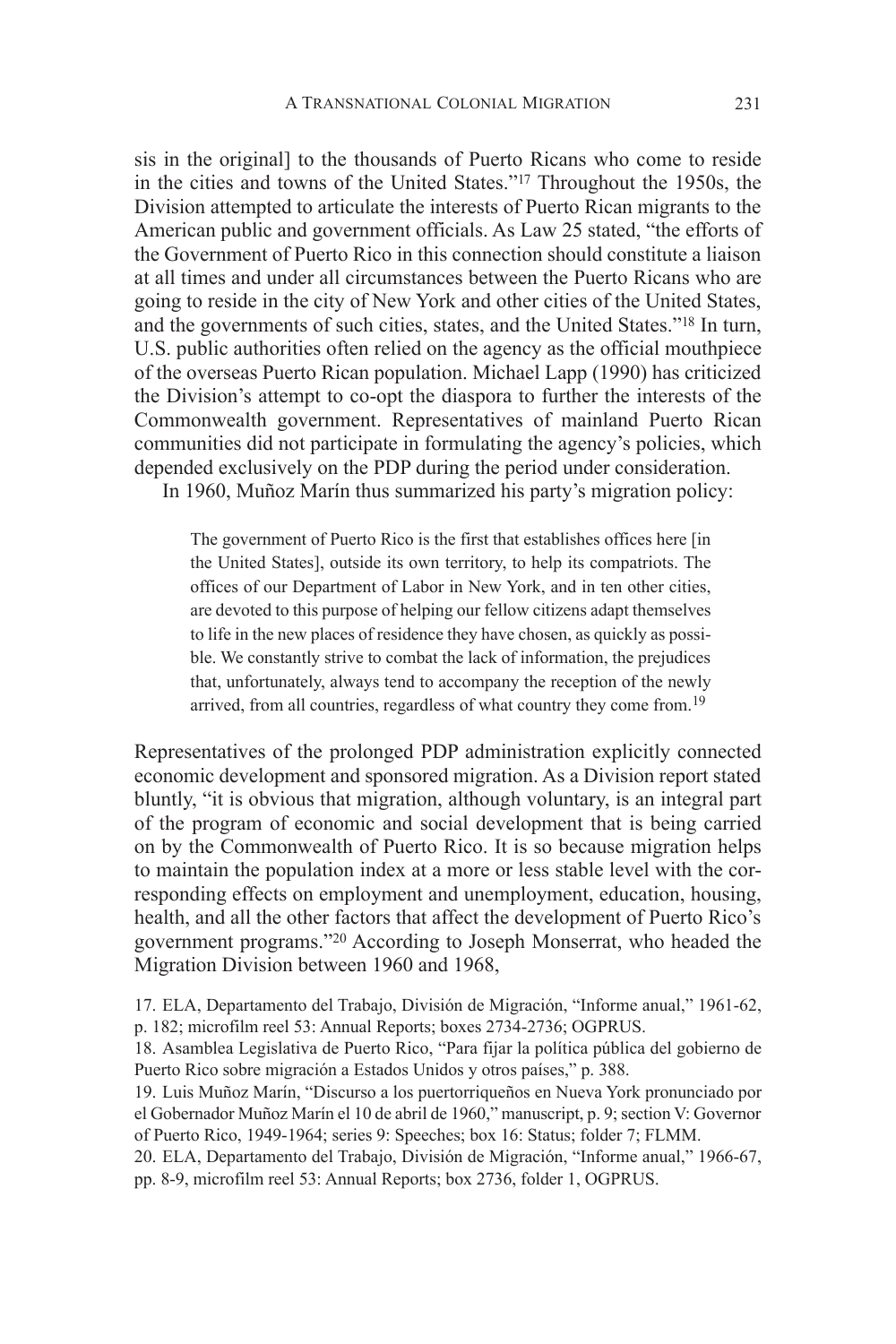Operation Bootstrap and Fomento's programs [promoting the Island's" industrialization] have always had a senior silent partner—the Puerto Rican migration to the United States. This migration, of which migrant agricultural workers formed an important segment, is and has been an intrinsic part and a basic factor in the economic growth and development of the island  $"21$ 

Another report asserted: "the Office of Services to Migrant Agricultural" Workers has contributed greatly to the mobility of Puerto Rico's population, thus providing a powerful escape valve to our great problem of overpopulation and high chronic unemployment."<sup>22</sup> The metaphor of migration as an "escape valve" is a recurring theme in the official discourse of the period. When the pro-statehood New Progressive Party (NPP) gained power in 1969 and again in 1977 and 1985, it restructured the Migration Division to advance the Island's annexation into the United States. Apparently, the NPP did not advocate the same migration policies as the PDP, particularly the Farm Labor Program. In 1969, the agency's staff was downsized, together with its orientation and educational programs for seasonal farm workers.<sup>23</sup> In 1979, NPP Governor Carlos Romero Barceló eliminated the Division's Cultural Affairs Program, only to have it reinstated by PDP Governor Rafael Hernández Colón in 1985. Finally, in 1993, NPP Governor Pedro Rosselló and other pro-statehood leaders, then a majority in the Island's legislature, abolished the Department of Puerto Rican Community Affairs in the United States because they believed that the agency represented an unwarranted instance of applying public policy in another jurisdiction. Still, the Commonwealth government retains a formal presence in the mainland through the Puerto" Rico Federal Affairs Administration (PRFAA). Nowadays, this agency has greatly reduced its budget and influence over the diaspora.

### "SURPLUS HANDS": THE RISE AND FALL OF THE FARM LABOR PROGRAM

Postwar Puerto Rican migration has ebbed and flowed according to various stages of Operation Bootstrap (*Manos a la Obra*, in Spanish), the Island's pro-

<sup>21.</sup> Joseph Monserrat, "The Development, Growth and Decline of the Puerto Rican" Migrant Farmworkers Contract Program," manuscript, 1991, p. 27; series: Subject Files; box 17, folder 2; The Joseph Monserrat Papers, Centro de Estudios Puertorriqueños, Hunter College, CUNY, New York.

<sup>22.</sup> ELA, Departamento del Trabajo, División de Migración, Programa de Trabajadores Agrícolas Migrantes, "Informe anual," 1974-75, p. 1; microfilm reel 43: Reports; box 881, folder 4-box 882, folder 11, OGPRUS.

<sup>23.</sup> ELA, Departamento del Trabajo, División de Migración, Programa de Trabajadores" Agrícolas Migrantes, "Informe anual," 1972-73; microfilm reel 43: Reports; box 881, folder 4-box 882, folder 11, OGPRUS.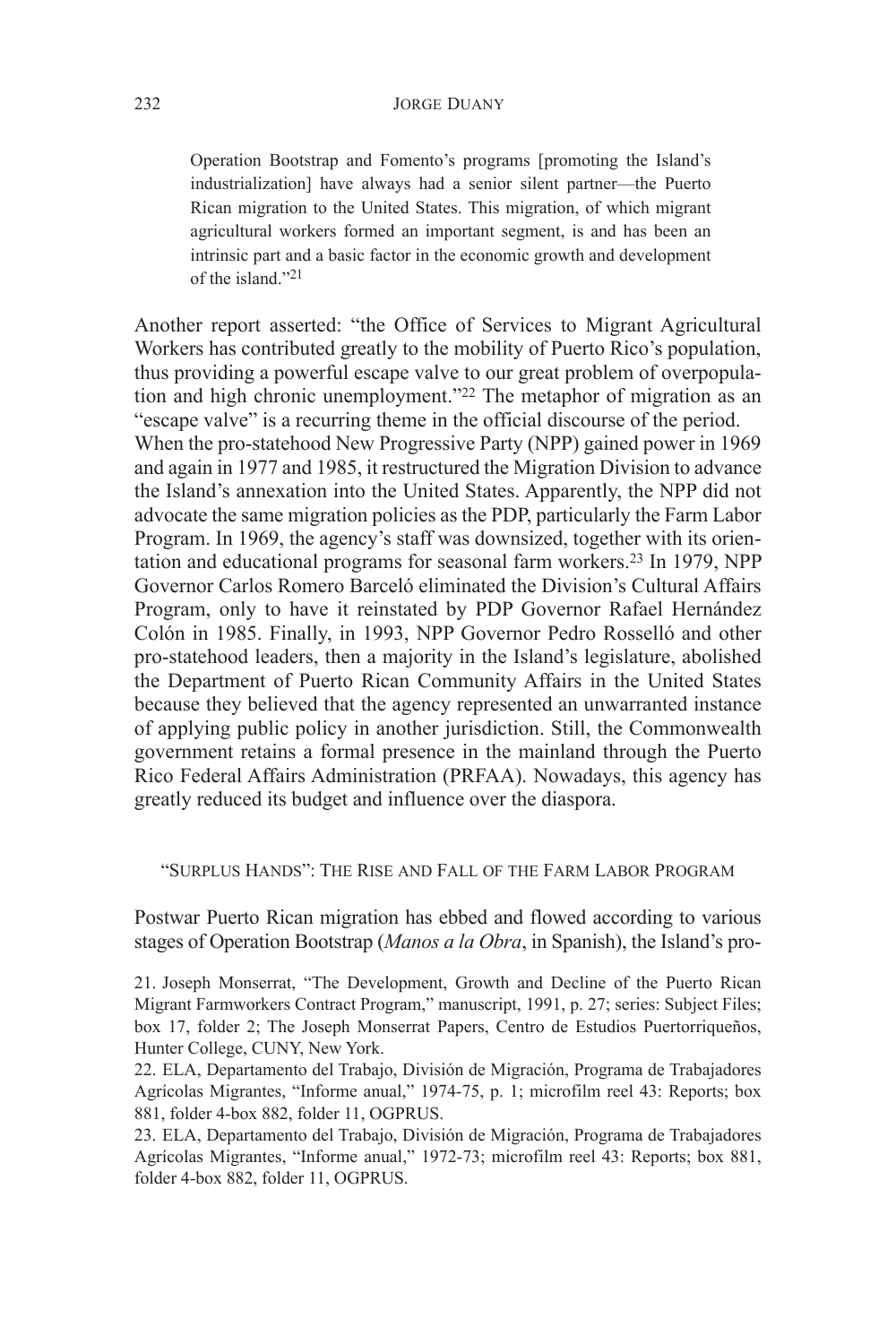gram of "industrialization by invitation" (largely of U.S. manufacturing capital), as well as to the changing demands of the U.S. economy, particularly in the large urban centers of the northeast (Rivera-Batiz  $&$  Santiago 1996, Rodríguez 1989, Whalen 2001). Although Operation Bootstrap created thousands of factory jobs, it could not absorb many more thousands of unskilled workers displaced by a swift agricultural decline. In 1940, agriculture employed 44.9 percent of the Island's labor force; by 1970, that sector only employed 9.9" percent.<sup>24</sup> During this period, Puerto Rico's development strategy expelled a large share of its rural population, both on and off the Island. As Frank Bonilla (1994) once quipped, *Manos a la Obra* (literally meaning "putting hands to" work") could be renamed *Manos que Sobran* ("surplus hands").

The Farm Labor Program provides a fascinating case study of how Commonwealth officials navigated the "colonial" and "transnational" intricacies of Puerto Rico's political status. Between 1948 and 1990, the program recruited 421,238 Puerto Ricans to work in the U.S. mainland (see Figure 1). This was the second-largest organized movement of temporary laborers in the United States, after the Mexican *bracero* program (1942-64) in the southwest. Indeed, Senior (1947:52) regarded the negotiations between the Mexican and U.S. governments as a model for the Migration Division. These agreements included recruitment, transportation, housing, wages, food, working conditions, hours, savings funds, and repatriation of agricultural laborers.

Although Puerto Rican farm workers traveled to many states, they concentrated in the northeast, especially in New Jersey, Connecticut, New York, Delaware, Massachusetts, and Pennsylvania (see Figure 2). The vast majority were young men with little schooling and proficiency in the English language. Most had been landless rural laborers in the sugar, coffee, and tobacco industries on the Island.<sup>25</sup> They were popularly known as *los tomateros* ("the tomato pickers"), because that was one of the main crops they harvested. Puerto Ricans also planted and cut shade tobacco in the Connecticut River Valley; picked corn, blueberries, asparagus, broccoli, and onions in the Delaware River Valley; strawberries, cabbages, and carrots in New York; apples in New England and Washington; potatoes in Maine; peaches in South Carolina; avocados and lettuce in South Florida; and other crops like cranberries, oranges, and mushrooms in various places.

On May 9, 1947, the Puerto Rican government created the Farm Labor Program through Law 89. The main purpose of this law was to regulate the recruitment of workers in Puerto Rico and to make the Island's

<sup>24.</sup> Junta de Planificación de Puerto Rico, Estadísticas socioeconómicas (San Juan: Junta de Planificación de Puerto Rico, 1983).

<sup>25.</sup> Bonilla-Santiago 1988, Cruz 1998, García-Colón 2008, History Task Force 1979, Whalen 2001.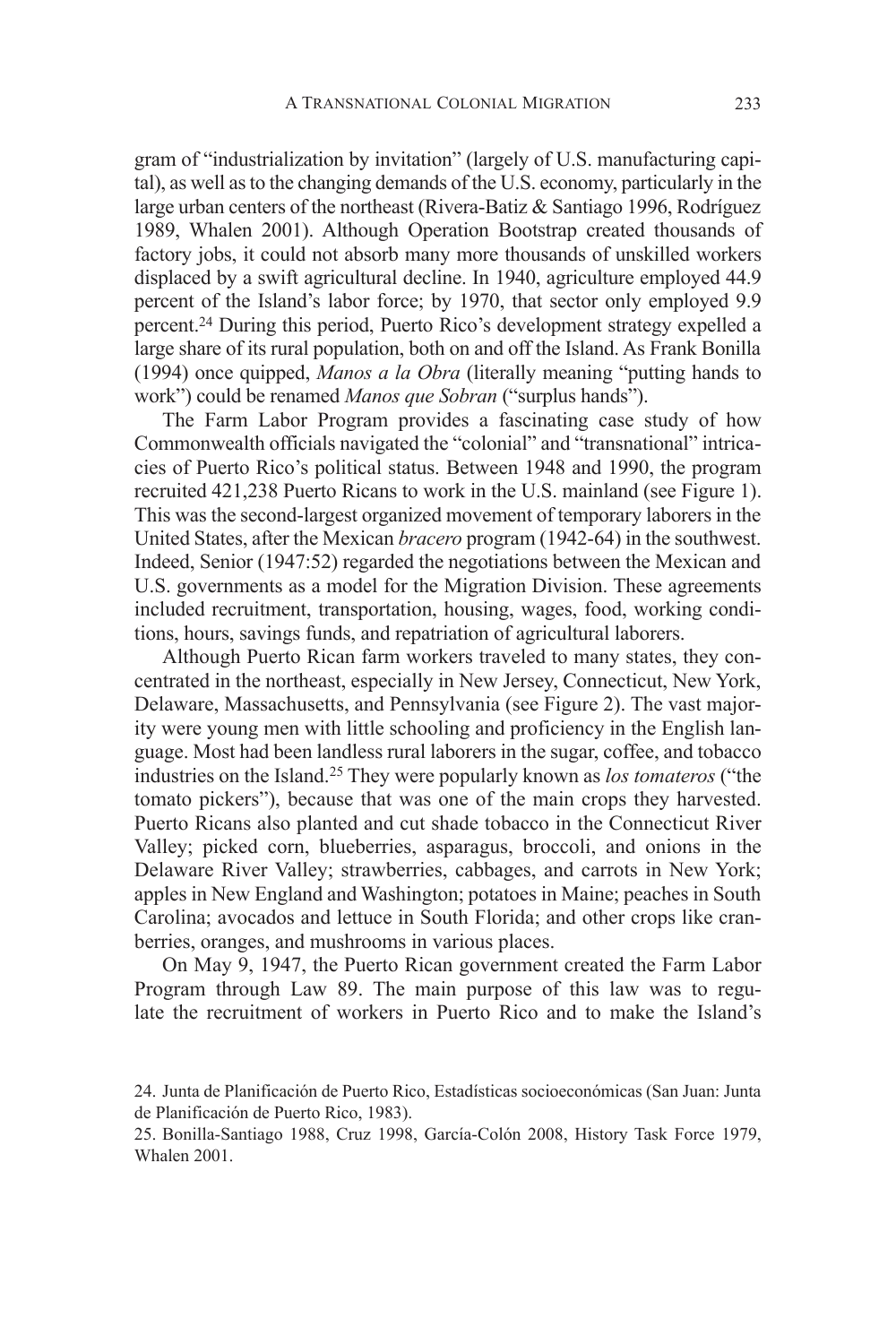

Figure 1. Number of Puerto Ricans Referred by the Farm Labor Program in the United States, 1948-90 (Thousands)



Figure 2. Destination of Puerto Rican Farm Workers in the United States, 1963-87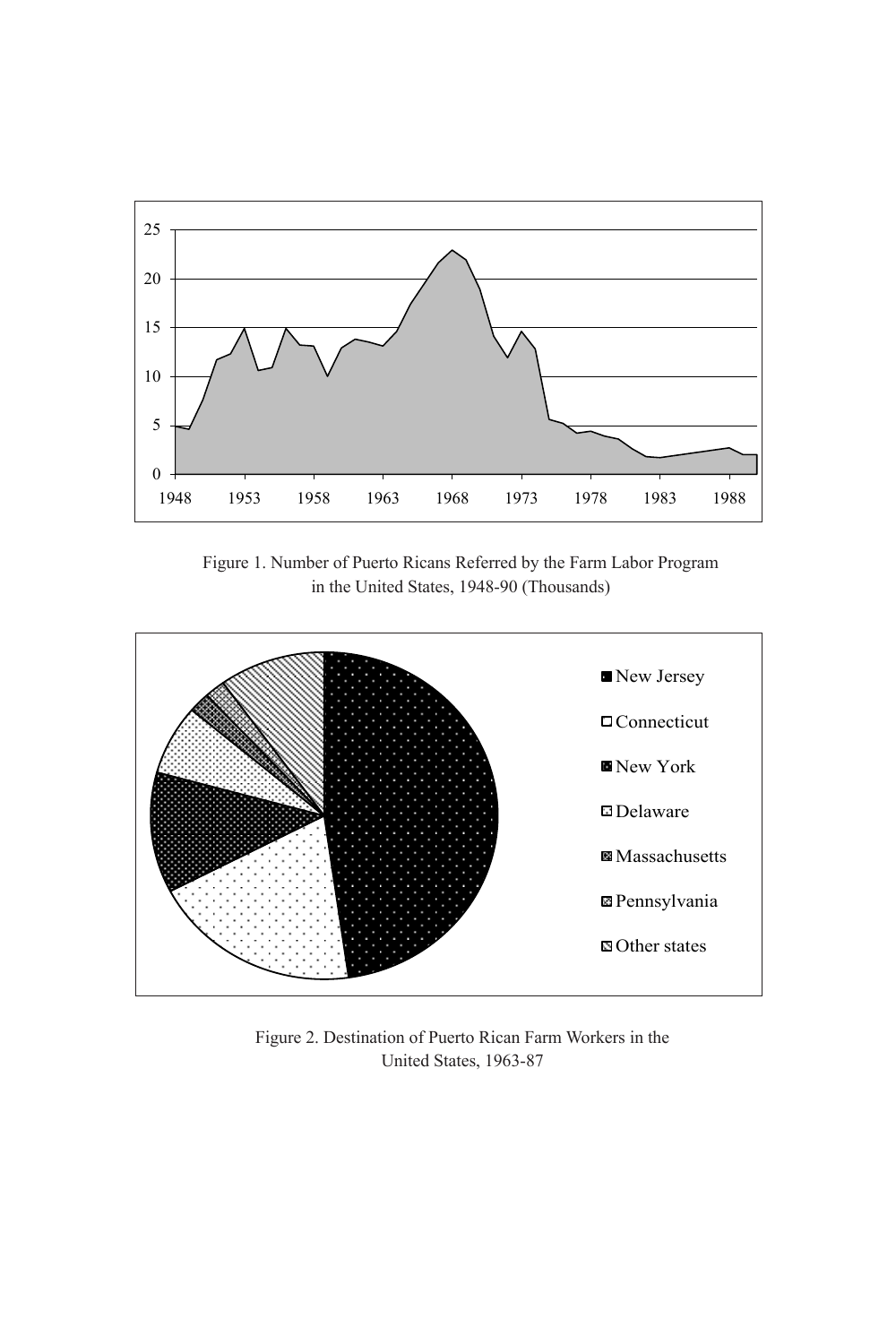Commissioner of Labor responsible for this process.<sup>26</sup> In 1948, nearly 5,000 Puerto Ricans traveled to the U.S. mainland under the Farm Labor Program. In 1951, the Wagner-Peyser Act, which established the Bureau of Employment Security within the U.S. Department of Labor, was extended to Puerto Rico. Thereafter, the federal government recognized the Island as part of the domestic labor supply in the United States.<sup>27</sup> In effect, U.S. officials treated Puerto Rico as a state of the American union concerning seasonal agricultural workers. Henceforth, the Island's Farm Labor Program processed thousands of interstate clearance orders from mainland employers requesting farm workers through the U.S. Department of Labor.

The arrangement between the Commonwealth and federal governments worked reasonably well between the 1950s and 1970s. It produced the peculiar situation of a "colonial" state "giving voice" to its "migrant" citizens" within a complex metropolitan legal structure and labor market. According to a lawsuit against the Migration Division, "the operation of the Department of Labor of Puerto Rico relating to migrant farm workers is completely integrated in, and interdependent with, a comprehensive federal scheme established by the Wagner-Peyser Act."<sup>28</sup> Thus, Commonwealth representatives insisted that Puerto Ricans were legally "domestic" in the United States. However, according to Petroamérica Pagán de Colón, who directed the Bureau of Employment and Migration, "within official circles in" Washington and in all states, the Puerto Rican worker was considered a foreigner who was going to displace other workers from their jobs."<sup>29</sup> Because most of the workers could not speak English, U.S. employers and journalists often referred to them as "aliens" and "semi-foreigners."<sup>30</sup> In addition, Commonwealth officials admitted that "cultural differences ... represented some of the problems faced by Puerto Ricans in the United States, which

<sup>26.</sup> Asamblea Legislativa de Puerto Rico, "Para regular contratación de obreros o empleados cuyos servicios fueren a utilizarse en cualquier estado de la unión americana, sus territorios o estados extranjeros," in Leyes de la Tercera Legislatura Ordinaria de Puerto *Rico* (San Juan: Administración General de Suministros, 1947).

<sup>27.</sup> Monserrat, "The Development, Growth and Decline of the Puerto Rican Migrant" Farmworkers Contract Program," p. 10.

<sup>28.</sup> Puerto Rican Legal Defense and Education Fund (hereafter PRLDEF), "Memorandum" in Opposition to Defendants' Motion for Judgment on the Pleadings," February 18, 1975, p. 28; Legal Division, Litigation Files: Vazquez v. Ferre; box 7, folder 14; PRLDEF Papers, Centro de Estudios Puertorriqueños, Hunter College, CUNY, New York.

<sup>29.</sup> Petroamérica Pagán de Colón, *Programa de trabajadores migratorios de Puerto Rico a\$los\$Estados\$Unidos*"(San"Juan:"Departamento"del"Trabajo,"Estado"Libre"Asociado"de" Puerto Rico, 1956), p. 13.

<sup>30. &</sup>quot;What Makes Martinez Run and Smile," *Courier-Post*, September 11, 1965; microfilm reel 7: Growers Association Files; box 516, folder 4-box 517, folder 19, OGPRUS.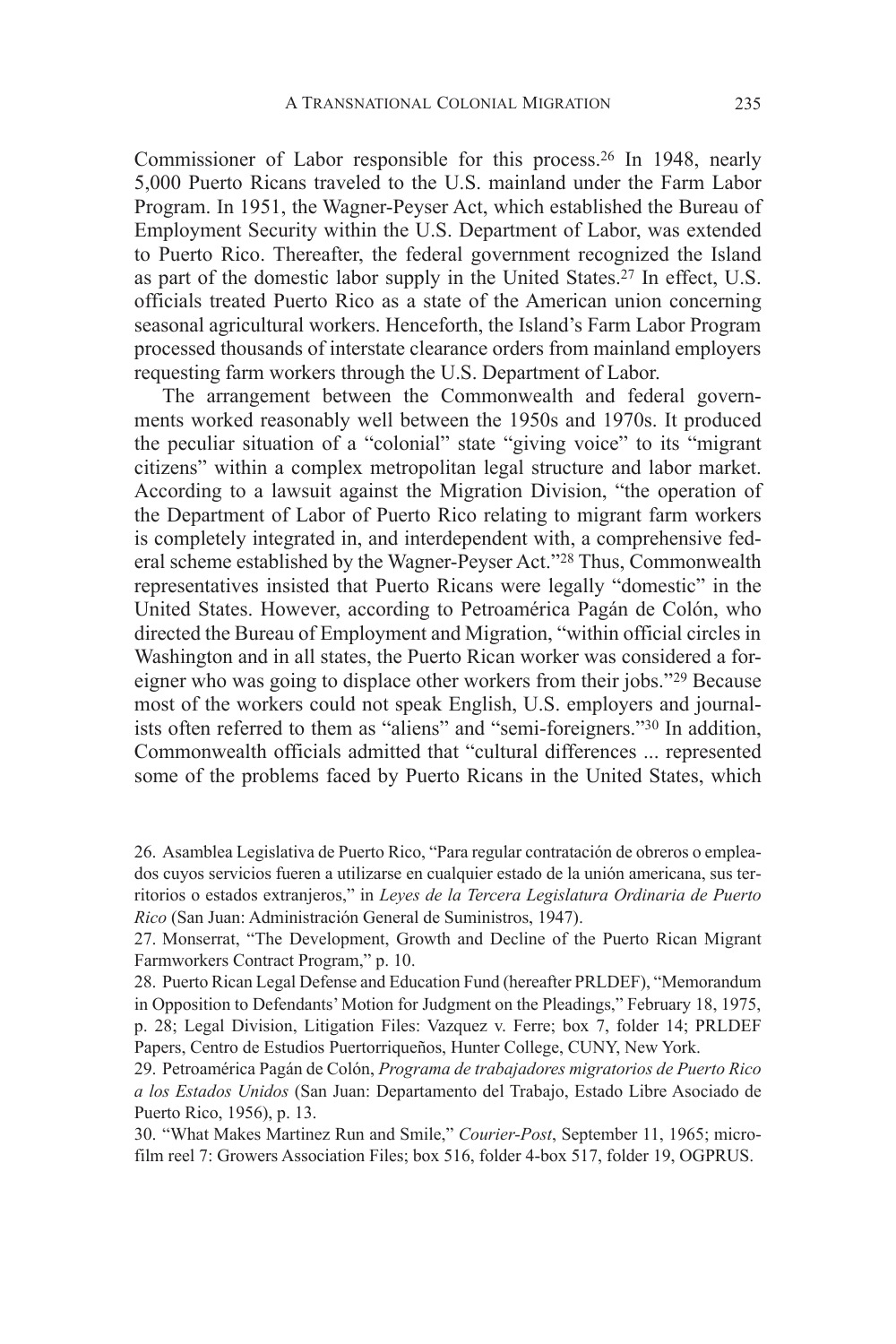make their adjustment to the new environment difficult."<sup>31</sup> In a strange twist of the legal doctrine, Puerto Ricans were "foreign in a domestic sense."

The Migration Division developed into a formidable bureaucratic structure. By 1958, it had a staff of 130 persons and a budget of one million U.S. dollars.<sup>32</sup> At its peak in 1968, the agency had thirteen offices throughout the U.S. mainland. Many of its resources were geared toward seasonal agricultural workers. The Director of the Farm Labor Program supervised field operations near farm areas where the workers clustered, including Camden and Keyport, New Jersey; Newburgh and Rochester, New York; Middletown, Delaware; Hamburg, Pennsylvania; Hartford, Connecticut; Boston, Massachusetts; and Cleveland, Ohio. The Division signed contracts with numerous agricultural employers, especially the Glassboro Service Association in New Jersey, the Curtis Burns Corporation and the Apple Growers Association in New York, and the Shade Tobacco Growers Association in Connecticut.

The Farm Labor Program sought to meet the cyclical demand for workers in such tasks as weeding, planting, fertilizing, picking, packing, loading, and unloading fruits and vegetables. Employers usually covered the cost of air transportation between Puerto Rico and the United States, to be repaid by the workers in weekly installments. Housing was provided at no cost to the workers. Working hours were typically from seven in the morning to six in the evening. Wages ranged from eighty cents to one dollar per hour in 1960 and from US\$ 2.61 to three dollars in the late 1970s. The period of employment lasted from several weeks to three months, often coinciding with the dead season of the Island's sugar harvest (from May through August). The program extended Puerto Rico's labor market to the U.S. mainland, just as the Island was transformed from an agricultural to an industrial economy.<sup>33</sup>

The field representatives of Puerto Rico's Farm Labor Program had multiple duties. First, they oversaw the workers' transportation from the Island and often welcomed them at U.S. airports. Second, they oriented the migrants about their rights as U.S. citizens. Third, they inspected housing and eating arrangements at labor camps to ensure their compliance with the Commonwealth's contract with employers. Fourth, they investigated health, accident, salary, and unemployment claims by disgruntled workers (and they were many). Fifth, they mediated disputes between workers and employers, usually organized through growers' associations. Finally, they coordinated the services offered by state, federal, and private agencies, including

33. Monserrat, "The Development, Growth and Decline of the Puerto Rican Migrant" Farmworkers Contract Program," p. 27.

<sup>31.</sup> ELA, Departamento del Trabajo, División de Migración, Programa de Trabajadores Agrícolas Migrantes, "Informe anual," 1964-65, p. 2; microfilm reel 53: Annual Reports; box 2735, folder 2, OGPRUS.

<sup>32.</sup> Continuations Committee, *First Report of Continuations Committee* (Third Migration Conference, San Juan, January 19-26, 1958-New York, June 12, 1959), p. 27.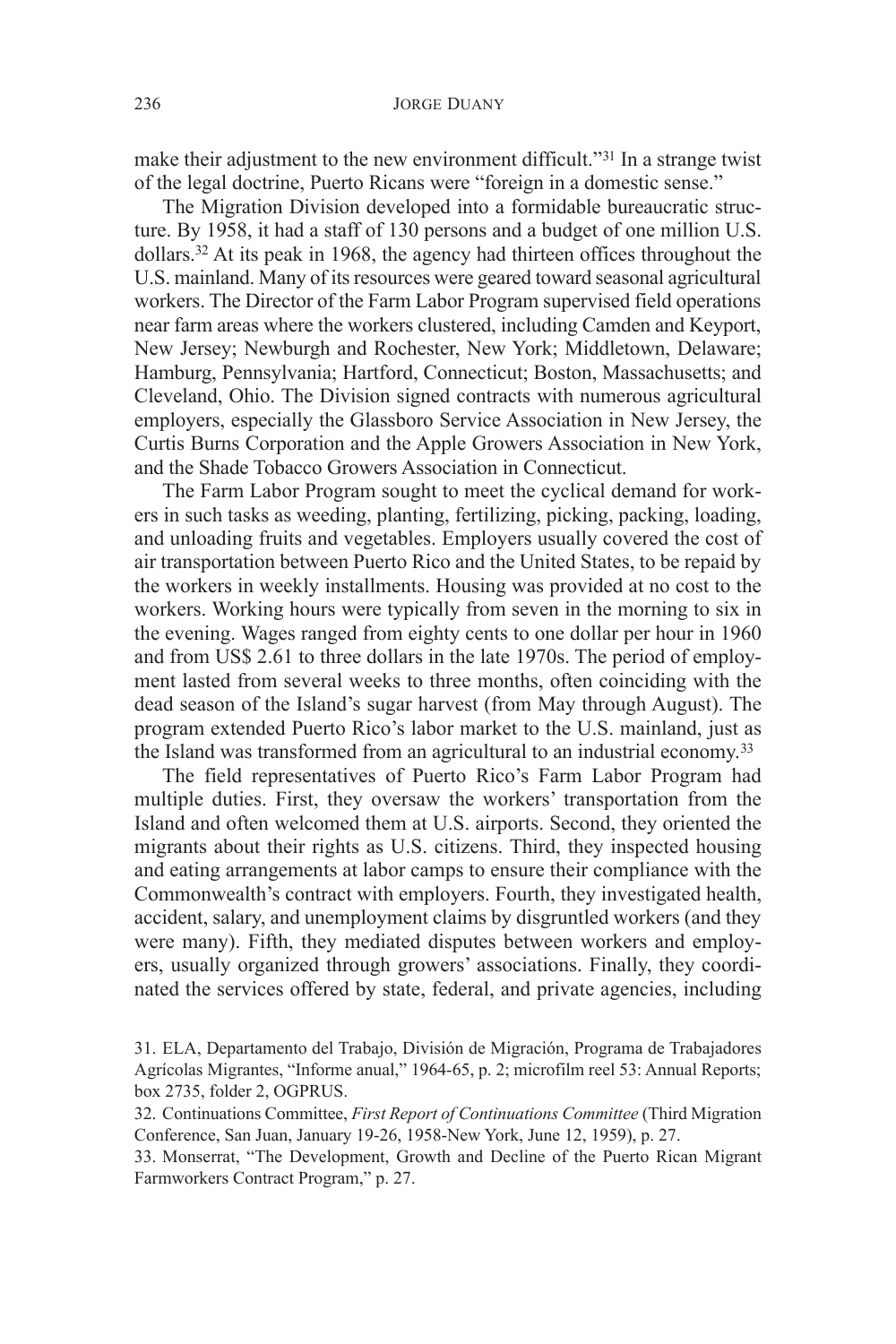insurance, health care, English language classes, and recreational activities. A fictional character in a promotional film commissioned by Puerto Rico's Department of Labor, *Los beneficiarios* ("The Beneficiaries"), quips that the field representative of the Migration Division played the roles of "father confessor, nurse, psychologist, chauffeur, translator, teacher, defense lawyer and everything for the worker." Another character adds, "he's a friend of the worker. Someone who fixes everything [*arreglalotodo*]."<sup>34</sup>

Puerto Rico's Farm Labor Program waned during the 1970s, until it practically faded away during the 1990s (see Figure 1). To begin, the demand for seasonal agricultural workers in the U.S. northeast decreased because of crop mechanization and increasing availability of local labor. In addition, the growing number of unauthorized immigrants from Mexico and Central America diminished the need for Puerto Rican agricultural labor. Furthermore, as U.S. citizens, Puerto Ricans usually earned higher wages and had better working and living conditions than temporary foreign laborers, such as Jamaicans or Mexicans. Puerto Rican farm workers also organized labor unions to defend their collective rights, a role formerly played by the Migration Division (Bonilla-Santiago 1988). In 1968, the election of an NPP government on the Island weakened the thrust for recruiting migrant workers. By this time, Puerto Rico itself had become largely urbanized and fewer Puerto Ricans sought agricultural work. Most migrants drifted toward cities, where wages tended to be higher than in rural areas. Lastly, two legal controversies undermined the Division's capacity to recruit farm labor.

During the 1970s, Puerto Rico's secretary of labor complained that U.S. apple growers preferred to hire West Indians over Puerto Ricans. In 1979, a class action suit, *Rios v. Marshall*, contended that temporary foreign laborers, especially Jamaicans, were recruited for the New York apple harvest, without first guaranteeing jobs for Puerto Ricans and other "domestic" workers. The U.S. secretary of labor at the time had certified that "no domestic" workers were available" because Law 89 eliminated Puerto Ricans from the labor supply. As the under-secretary of labor, Robert Aders, wrote to the chairman of the Subcommittee on Agricultural Labor of the U.S. House of Representatives, "it is our hope that the regulations under Puerto Rican" Public Law 89 can be adjusted to make these workers more effectively available for employment on the mainland."<sup>35</sup> In 1978, Law 89 was amended to allow exceptions to the Commonwealth's contract, which many mainland growers disliked, particularly the jurisdiction of Puerto Rican courts over

<sup>34.</sup> Viguié Films, *Los beneficiarios*, undated film produced for the Migration Division of the Department of Labor, Government of Puerto Rico, "Migration Division Short Films," OGPRUS.

<sup>35.</sup> Letter from Robert O. Aders to William D. Ford, Chairman, Subcommittee on Agricultural Labor, January 26, 1976; microfilm reel 145: Apple Harvest; box 2487, folders 1-19, OGPRUS.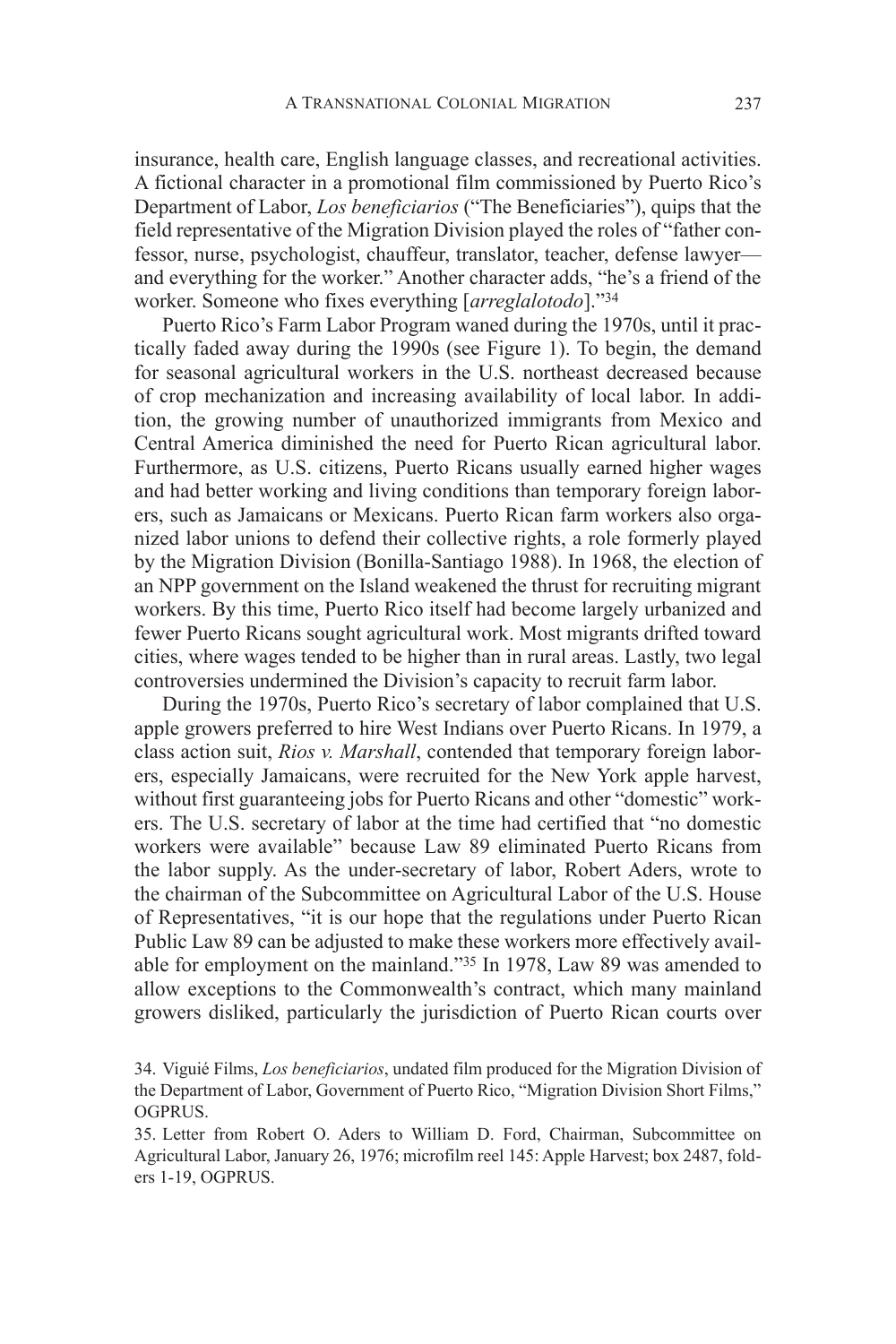labor disputes. This amendment hampered the Island's bargaining position vis-à-vis U.S. agricultural employers.

Perhaps more damaging to the Farm Labor Program was the protracted litigation surrounding *Vazquez v. Ferre* (1973). This lawsuit accused former NPP Governor Luis Ferré, Secretary of Labor Julia Rivera de Vincenty, National Director of the Migration Division Nick Lugo, and other public authorities of allowing unsafe, unsanitary, and unhealthy conditions in the agricultural labor camps. The main plaintiff, David Vázquez, was a twenty-five-year-old Puerto Rican farm worker from Arecibo, employed by the Glassboro Service Association in New Jersey in 1972. Among other grievances, Vázquez alleged that the camp where he toiled had inadequate living quarters, unhygienic cooking facilities, no heating, insufficient sleeping space, and unclean bathing and toilet facilities. Attorneys employed by the Puerto Rican Legal Defense and Education Fund (PRLDEF), which filed the suit on behalf of Vázquez and other migrant workers, charged that the farm's housing conditions violated the Wagner-Peyser Act, Commonwealth laws and regulations, and the contract with the Glassboro Service Association. After years of negotiations, the Commonwealth government settled the case in 1977, agreeing to inspect farms before assigning them workers.<sup>36</sup> By then, U.S. farms had recruited less than  $4,200$  Island workers (Figure 1).

### DOCUMENTING TRANSNATIONALISM FROM BELOW

Most of the extant documents on Puerto Rico's Farm Labor Program, deposited at the Centro de Estudios Puertorriqueños at Hunter College in New York, voice the perspectives of Commonwealth officials. Nonetheless, the archives sometimes provide glimpses into the mundane concerns, practices, and social relations of the workers and their families. These primary sources, including unpublished correspondence, annual and monthly reports, memoranda, and newspaper clippings, help reconstruct the everyday experiences of transnationalism from below (Smith  $&$  Guarnizo 1998), from the standpoint of the migrants themselves.<sup>37</sup> (When translating the Spanish texts, I retain their original punctuation and syntax.)

To begin, Puerto Rican farm workers faced difficult working conditions. By far their most common grievance involved breaches of contracts by employers. Many workers claimed that employers treated them unfairly, including withholding their wages until the end of their contracts and not giving them enough work. A letter signed by "Federico Gaspal. Alcadio Serafín" was addressed to the migration specialist in Hamburg, Pennsylvania:

36. PRLDEF, "Vazquez v. Ferre," various dates, PRLDEF Papers.

37. For an earlier study of the farm workers' correspondence at the General Archive of Puerto Rico, see Stinson-Fernández 1996.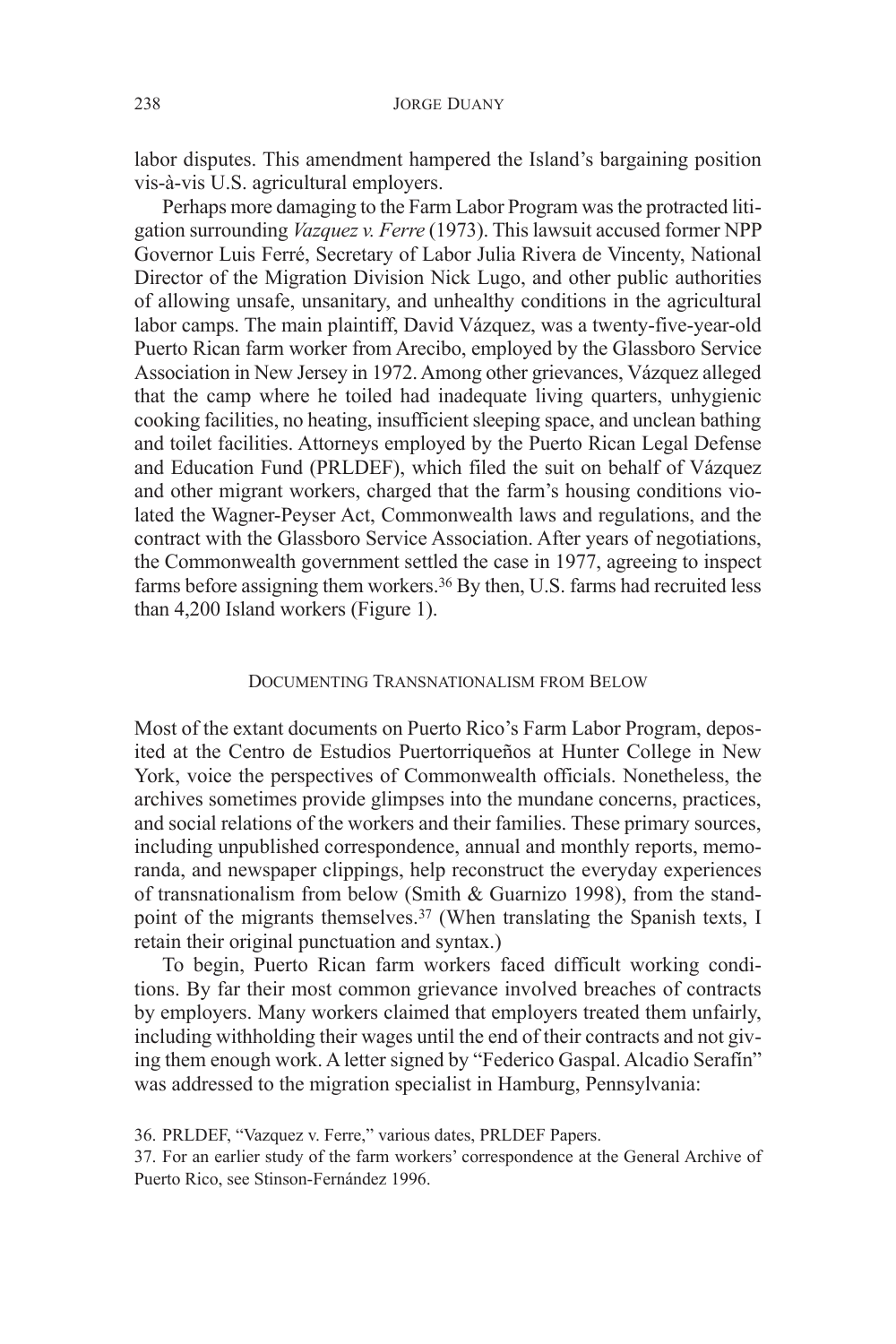Dear Mr. Mendosa [sic].

The present [purpose] of these short line [*sic*] is to let you know that you could come here because at this time this farmer during the week he gives us two or three days of work during the week and we turn to you also five weeks have passed and they haven't changed the bed linen and we'd like" you to come see where we take baths which is a ranch where there are bulls ducks hens etsetera [*sic*] these is [un]hygienic for our health. And we've carried out our work also look we haven't been able to send much [money] to P.R. [Puerto Rico]. Because these people are really bad. Look" I'd still like you to see where we live, in a shack [*chiho*?] where things barely fit. Look I'd also like you to see the kitchenware. Look here there were some emigrant people and they fled. I think it was because of the bad service they give here and they don't agree with what the law requires.<sup>38</sup>

Ten years later, Puerto Ricans employed by Comstock-Greenwood Foods in New York denounced similar working conditions:

My very esteemed Jorge Colón: the Present [purpose] of this [letter] is to [offer] new information we'd like not to bother you again But it's our duty to let you know that at Curtis Burns they still [treat] us with cruelty us Puerto Ricans and I'll tell you that we expected that when the corn [season] came we'd do something and time is growing shorter and we" suffer the same scarcity of work this company adds blacks [*moyetos*] and Americans to work and many of us are still looking at each other's faces and we complain to you Because you're the man called to solve our Problem We Pay for our meals and those from here don't pay anything and besides you told us that if anything happened we should let you know so we're sincere We hope you'll visit us if it's agreeable to you and you can and we can be corresponded, by duty these people should share with everyone and if they want us to come later to work for them. We hope you'll answer and visit us. Yours truly,

Workers at Curtis Burns<sup>39</sup>

The above letter suggests that many migrants indeed perceived the field representative as a fixit-all.

In addition to work-related issues, migrants complained about daily disturbances at the camps:

38. Letter to Roberto Mendoza, October 9, 1959; microfilm reel 48: Reports; boxes 889-890, OGPRUS.

39. Letter to Jorge Colón, September 19, 1969; microfilm reel 3: Growers Association Files; box 509, folder 14-box 511, folder 14, OGPRUS.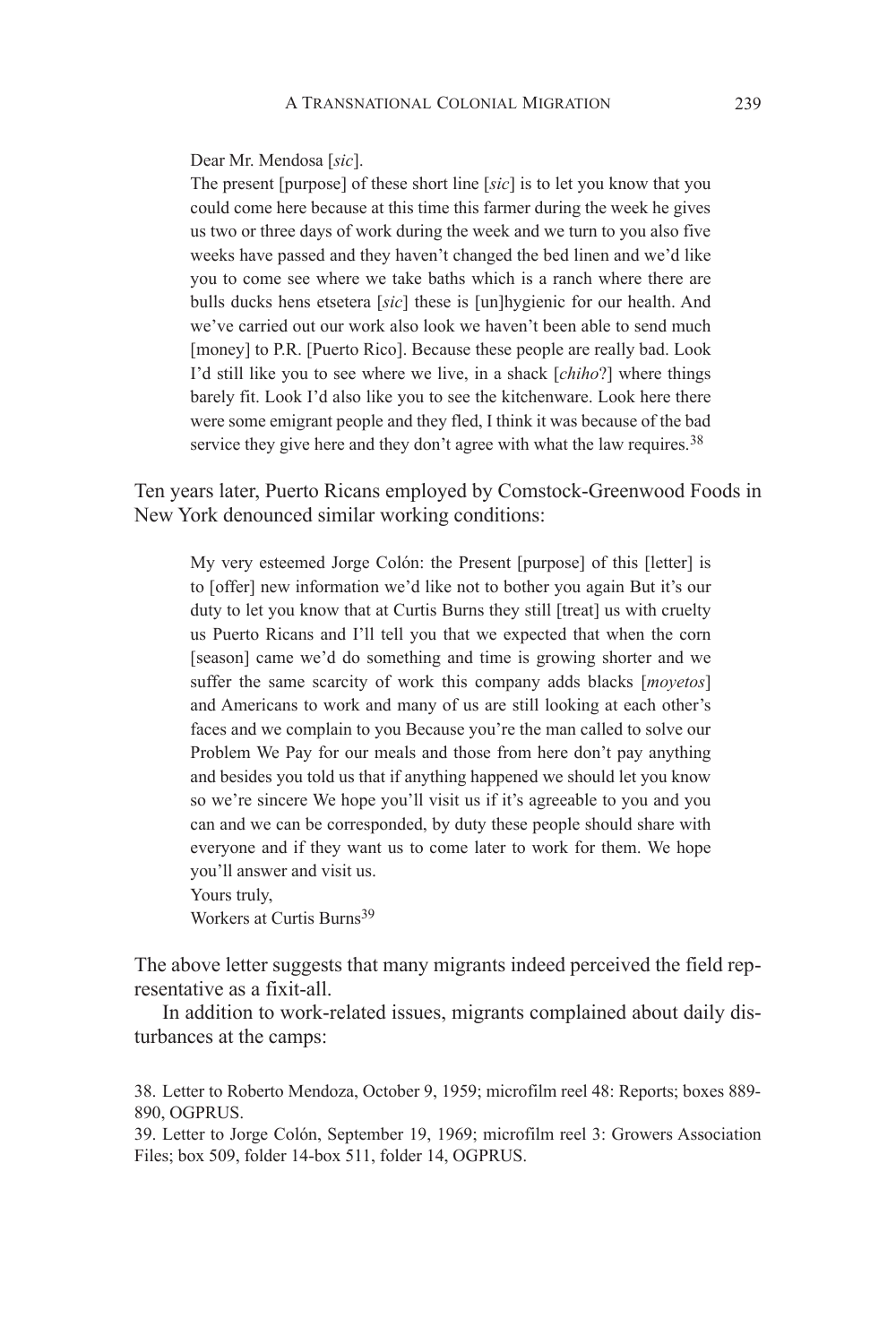#### 240 JORGE DUANY

So we want to inform you that most of these laborers [in Windsor, Connecticut] are young men who go to these camps to smoke marijuana and sniff coke and other drugs, and then when they're under the drug's effects they start to laugh, tell jokes, and turn on the radio, and [listen to] Radio Picat all night, and if you tell them you want to sleep because you have to work the next day to fulfill your contract duties.

They respond that you were in Puerto Rico before if you don't like it move back, and if you took [the job], you have to put up with it now, and there are also many individuals who take loose women [*mujeres de la vida alegre*] to these camps to sell them to the workers and then many of them get sick putting at risk the others' health, and also these same women together with those who bring them coax many of the workers, hitting and assaulting them. $40$ 

Health problems were commonplace. In Chester County, Pennsylvania, Puerto Ricans were susceptible to a respiratory disease caused by a substance used in growing mushrooms.<sup>41</sup> In Massachusetts, the Division tried to inform Bernardo Avilés Ramos's closest relatives that he had been hospitalized at Northampton State Hospital for ten days because of "mental disturbances."<sup>42</sup> In Hartford, a few months later, Jesús Aponte Figueroa wrote:

#### Mr. Rafael Muñoz

Amidst the disturbance in which I find myself I take the pen to notify you of my state of health. And my working conditions, I Jesús Aponte Figueroa" write this letter to request your help and that of other collaborators of the labor office because here where I'm at what you find is an injustice toward agricultural workers mainly Puerto Rican I should manifest now, this is mycase [sic]. Which may seem of no importance if it's declared by Mr. [Gilberto] Camacho [the field representative], I Jesús am a worker at the Imperial Nurseries, where many of us risk our necks that weed makes fun of us because we don't speak English. It's been two weeks since I was working when unfortunately some dirt fell on my right eye which I got when I went to put down a tree in a brook ...

I wish you can help me get a ticket back to PR since I don't think I'll work any more because I feel bad from the heart and from an eye I've

40. Letter to Gilberto Camacho, July 5, 1974; microfilm reel 14: Growers Association Files; box 652, folder 5-box 654, folder 12, OGPRUS.

41. Louis S. Bringhurst and Jacob Gershon-Cohen, "Respiratory Disease of Mushroom" Workers: Farmer's Lung," 1959; microfilm reel 34: Regional and Field Office Farm Labor Files; box 863, folder 8-box 865, folder 4, OGPRUS.

42. Letter from Gilberto Camacho to José J. Maysonet, June 11, 1971; microfilm reel 44: Reports; boxes 882-883, OGPRUS.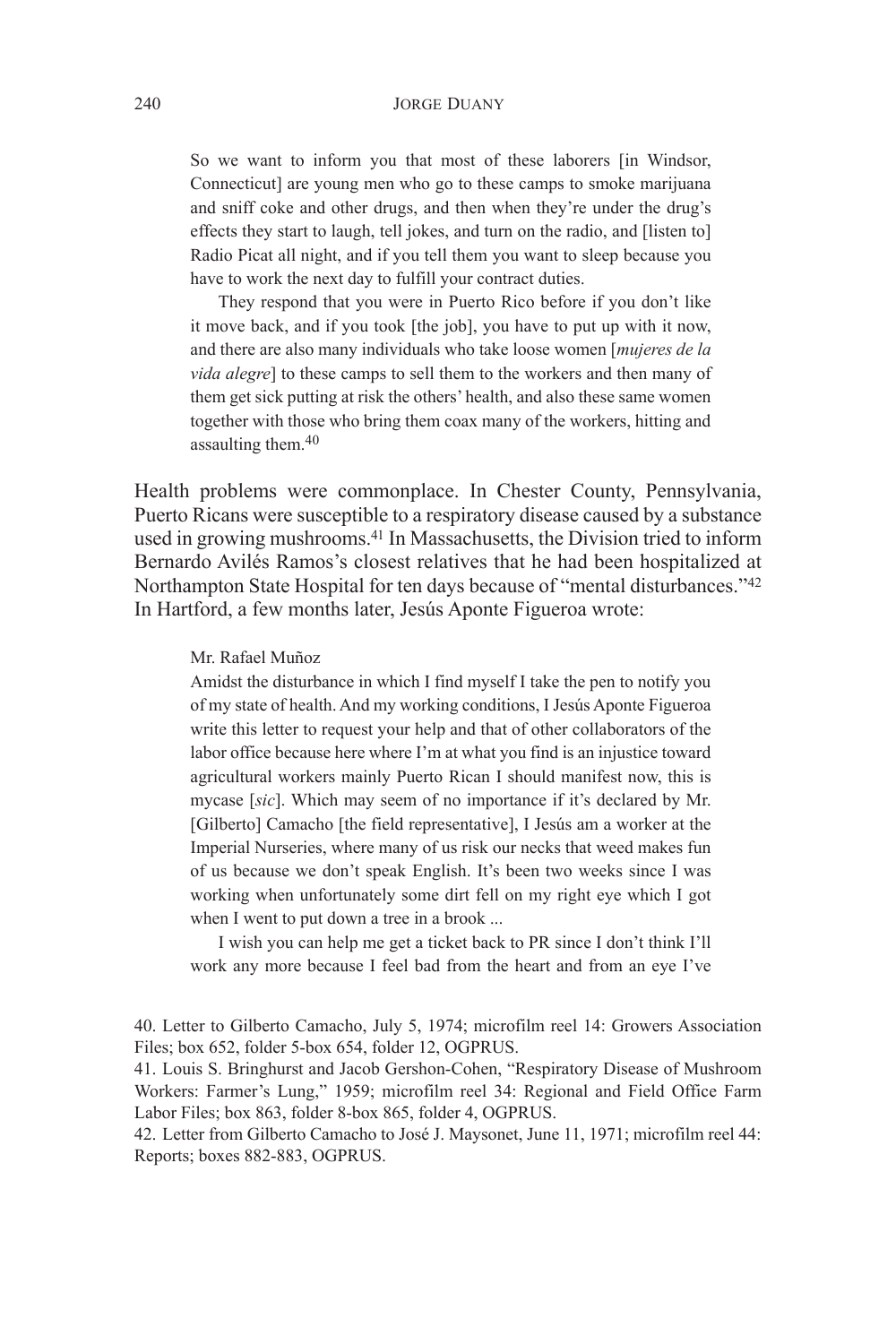almost lost which I know that not even my island has a cure and my sickness appears to be internal.<sup>43</sup>

Upon visiting the camps, field representatives frequently found substandard housing conditions. Their inspection report included an assessment of sleeping quarters, sanitary conditions, kitchen and laundry facilities, and recreational grounds. A Commonwealth official in Hartford wrote about "a family of 9 living in a cottage without hot water, toilet, showers, and without proper ventilation. Another group of 5 men living in a dirty small barrack not big enough for 1 person." The owner of the apple orchard declared that "the Puerto Ricans do not deserve any better."<sup>44</sup> Puerto Rican workers often described the camps as filthy (in one case, calling them *un corral de puercos*, a pigs' pen). Some compared them to "concentration camps" because "the worker cannot go out unless he has a special permission from the guards ... and where the guards carry clubs and use them fearlessly."45

Aside from the camps' overcrowded, unkempt, and Spartan conditions, many Puerto Ricans were dissatisfied with the food they ate there. Although the Commonwealth contract stipulated that employers should provide three hot meals per day, this requirement was rarely met. A field representative in Camden was told that "we Puerto Ricans do not eat soup that way [in thermos flasks brought to the labor camps] and much less beans for lunch."46 At a Windsor camp, "the men showed a desire for more variety [in their" lunches] ... [T]hey feel that the fish and chicken cooked for the evening" meals are not highly seasoned enough."<sup>47</sup> Similarly, workers criticized the menu at the Green Giant Company in Middletown, Delaware: "breakfast a loaf of bread and (two small slices) of bread and coffee and milk that tasted like a rusty nail. For lunch they gave us a sticky rice, *marota* (?), always beans and chickpeas that looked like stones. For seven days rice and beans and chickpeas. In the afternoons they gave us the same food."<sup>48</sup>

43. Letter from Jesús Aponte Figueroa to Rafael Muñoz, September 23, 1971; microfilm reel 44: Reports; boxes 882-883, OGPRUS.

44. "Activity Report" from Gilberto Camacho to Francisca Bou, July 15, 1965; microfilm reel 145: Apple Harvest File; box 2487, folders 1-19, OGPRUS.

45. Letter from Anthony Vega to Eulalio Torres, January 27, 1960; microfilm reel 32: Regional and Field Office Farm Labor Files; box 859, folder 1-box 860, folder 11, OGPRUS.

46. Letter to Jorge Colón, September 19, 1969; microfilm reel 3: Growers Association Files; box 509, folder 14-box 511, folder 14, OGPRUS.

47. "Minutes of the Consumer Participation Meeting of the Camp Windsor Council," June 22, 1972; microfilm reel 35: Regional and Field Office Farm Labor Files; box 865, folder 5-box 868, folder 4, OGPRUS.

48. "Declaración de los trabajadores bajo contracto [sic] con Green Giant Co.," undated; microfilm reel 11: Growers Association Files; box 647, folder 1-box 648, folder 15, OGPRUS.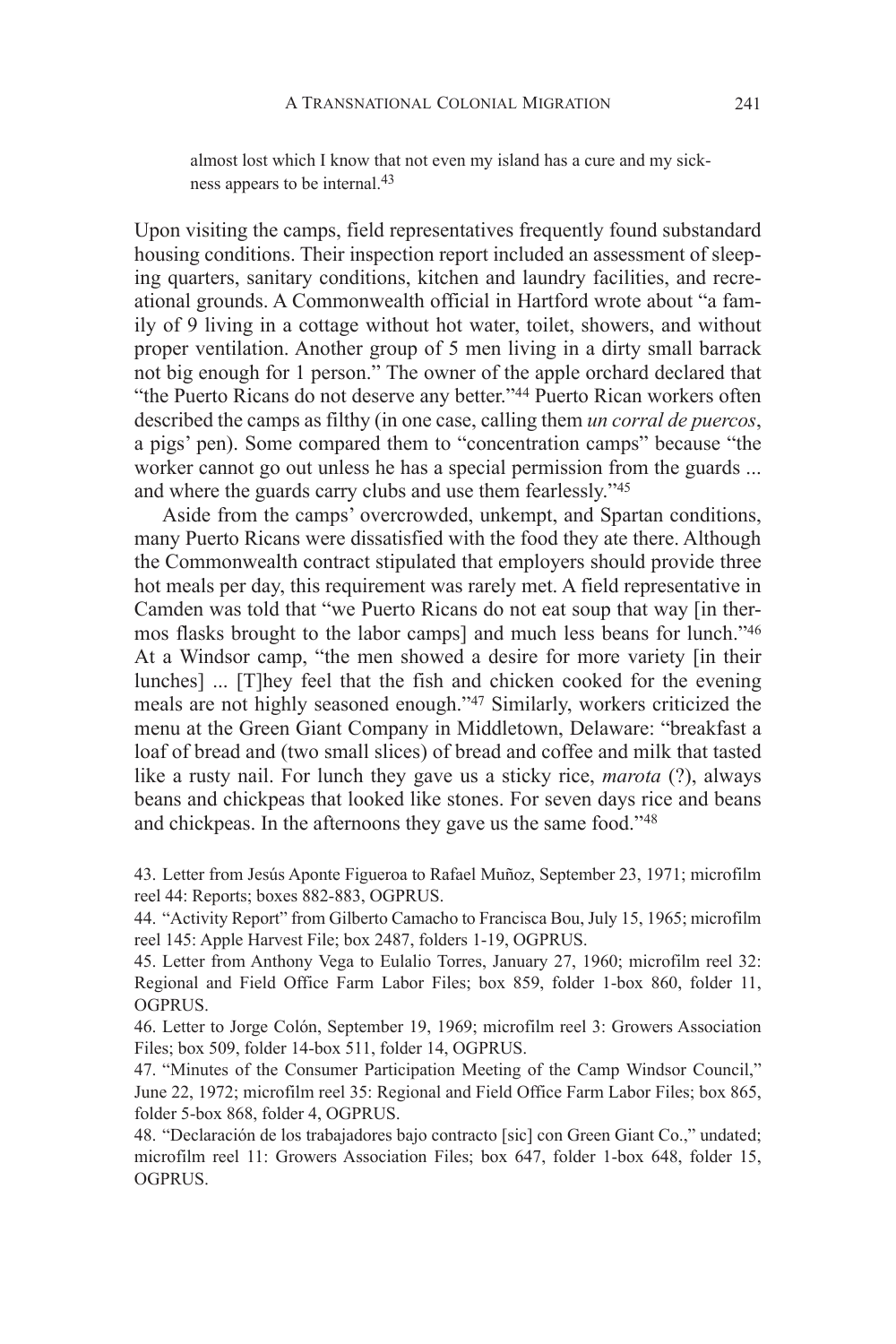Another report from Hartford dwelt on the cultural differences between Puerto Ricans and Americans regarding food:

The problem lies in that what "*solid food*" [emphasis in the original] [means] for the Shade [Tobacco Growers Association] are soups for the worker. Soups for Americans are broth; soups for Puerto Ricans are boiled rice with chicken, much softer than solid. They allege that's not solid food. Because of the enormous quantity prepared at Shade, it can't be tasty.

Most of them don't eat chili con carne, which comes in a one-gallon container.

They don't like the various types of spaghetti and macaroni, also heated from gallon containers.

All of the food for lunch, except for sandwiches, is semi-solid or semiliquid. The workers expected a solid lunch with rice and beans.<sup>49</sup>

The Migration Division's representatives constantly pleaded with the employers to offer meals that better reflected the workers' cultural tastes.

In at least one documented case, an enterprising Puerto Rican named Carlos Arroyo established a clandestine food retailing business at the Curtis" Burns camp. According to a field representative, Arroyo had smuggled numerous groceries into his barracks, including ten boxes of pig's tripe (*mondongo criollo*); ten boxes of Corona Malt beverage; twenty-two boxes of guava, orange, soursop (*guanábana*), pear, peach, and apricot juice; two boxes of sausages; two boxes of rice and chicken soup (*asopado*); and fourteen boxes of *Rico* cookies<sup>50</sup>

# TRAVELLING TO "LAS AMÉRICAS": THE DILEMMAS OF EMOTIONAL TRANSNATIONALISM

In this section, I focus on the subjective impacts of uprooting farm workers from their home communities. I build on Elizabeth Aranda's (2007) work on emotional transnationalism, highlighting how migrants sustain affective attachments to their places of origin. In particular, Aranda calls attention to the personal challenges posed by physical separation, "the empty spaces of migration," and cultural alienation. In its own way, the Migration Division recognized the emotional dimensions of migration, using the nationalistic rhetoric typical of the 1970s:

<sup>49.</sup> Letter from Gilberto Camacho to Aurelio Segundo, March 27, 1973; microfilm reel 14: Growers Association Files; box 652, folder 5-box 654, folder 12, OGPRUS.

<sup>50.</sup> Letter to Harry Vazquez Gallardo, December 12, 1967; microfilm reel 3: Growers Association Files; box 509, folder 14-box 511, folder 14, OGPRUS.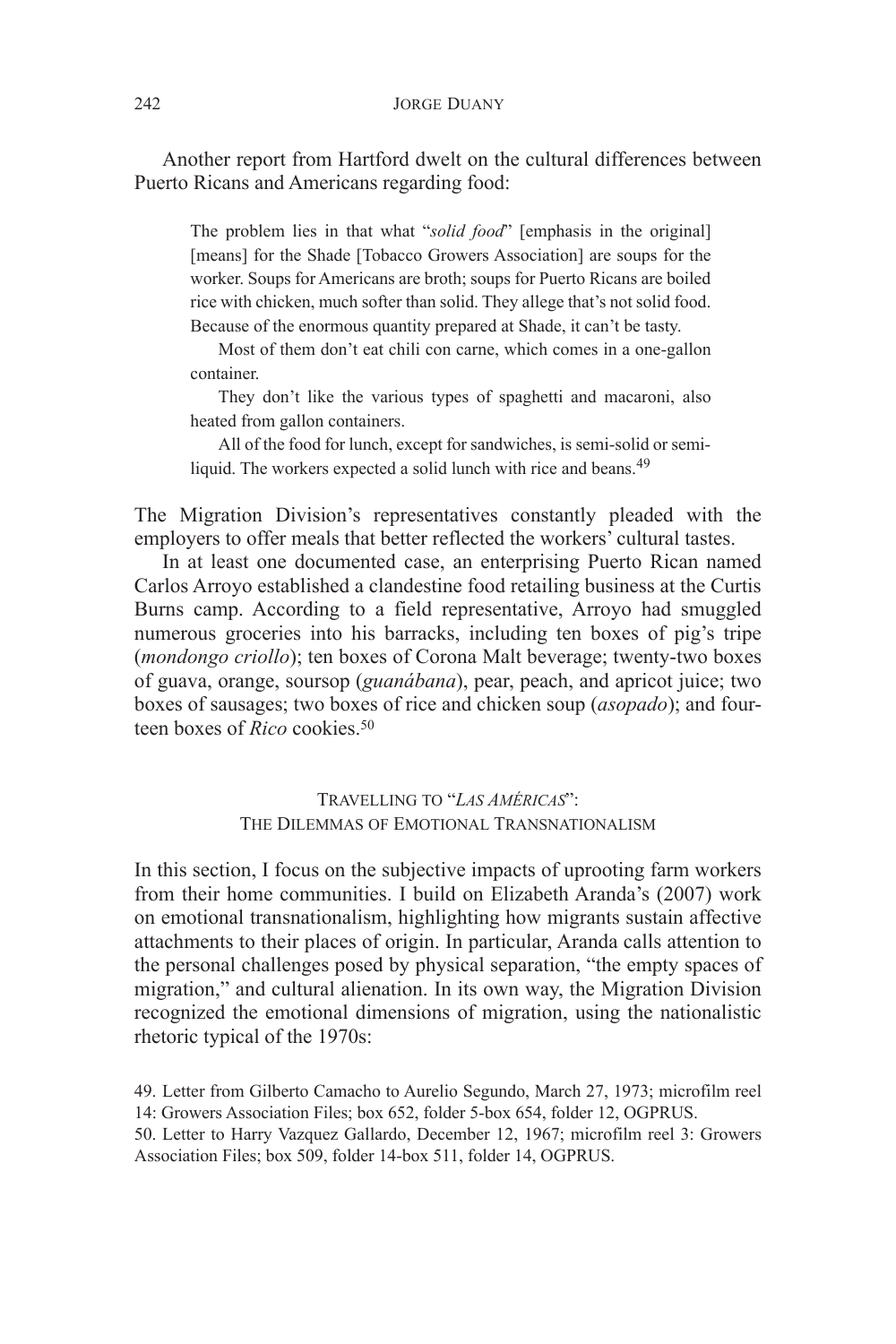the Puerto Rican people are composed of two parts: almost halves, divided between those who reside in the island-motherland and those who live in the continental United States ... both communities maintain affective and material ties, which are constant: they worry about each other; they share joys and tragedies; they feel affected by the political and social currents on both sides of the sea. In sum, they feel like a single people, a single identity, Puerto Ricans all.<sup>51</sup>

Several letters written by farm workers and their families in Puerto Rico articulate the emotional strains on separated couples and households. Inquiries about estranged relatives in the United States were common. Lidia Esther Berríos, a resident of Villa Palmeras in Santurce, was concerned about Rafael López Berríos, a worker for the Glassboro Growers Association in New Jersey: "the writer of this letter is his mother, who wants to find out why they treat him so badly over there ... [H] is employer has something against him, he treats him like a slave they treat him like a thief and like a nobody."<sup>52</sup>

One letter reflects family tensions concerning the decision to migrate. Daniel Medina Cruz was a sixteen-year-old migrant worker in New Jersey: "I came to work on my own with a contract with the Labor Department of Puerto Rico. My dad and mom called to ask me to go back to P.R. I won't go back to P.R. because I want to work and fulfill my contract and make money this is my decision and nobody has forced me to do it."<sup>53</sup>

Some migrants lost touch with their loved ones. As part of its many duties, the Migration Division served as a transnational liaison between farm workers and their families in Puerto Rico. During the 1970s, the agency even advertised in New York's newspaper *El Diario/La Prensa*, to relay messages to migrants from their relatives. Several letters attempted to reestablish rapport with departed workers, such as one penned by Edna Luz Arriaga, from Cataño, which began: "Baby: The present [purpose] of this little letter is to know about you and how it's going over there I as for me and your son I'll tell you that we're both down with a cold."<sup>54</sup>

Other correspondents reported serious illnesses and deaths in the family:

<sup>51.</sup> ELA, Departamento del Trabajo, División de Migración, "Informe anual," 1975-76, pp. 2-3; microfilm reel 54: Annual Reports; box 2737, folder 6, OGPRUS.

<sup>52.</sup> Letter from Lidia Esther Berríos, July 7, 1969; microfilm reel 17: Growers Association Files; box 658, folder 1-box 658, folder 22, OGPRUS.

<sup>53.</sup> Letter from Daniel Medina Cruz, September 30, 1971; microfilm reel 32: Regional and Field Office Farm Labor Files; box 859, folder 1-box 860, folder 11, OGPRUS.

<sup>54.</sup> Letter from Edna Luz Arriaga to Horacio Rodríguez, October 11, 1973; microfilm reel 4: Growers Association Files; box 511, folder 15-box 513, folder 5, OGPRUS.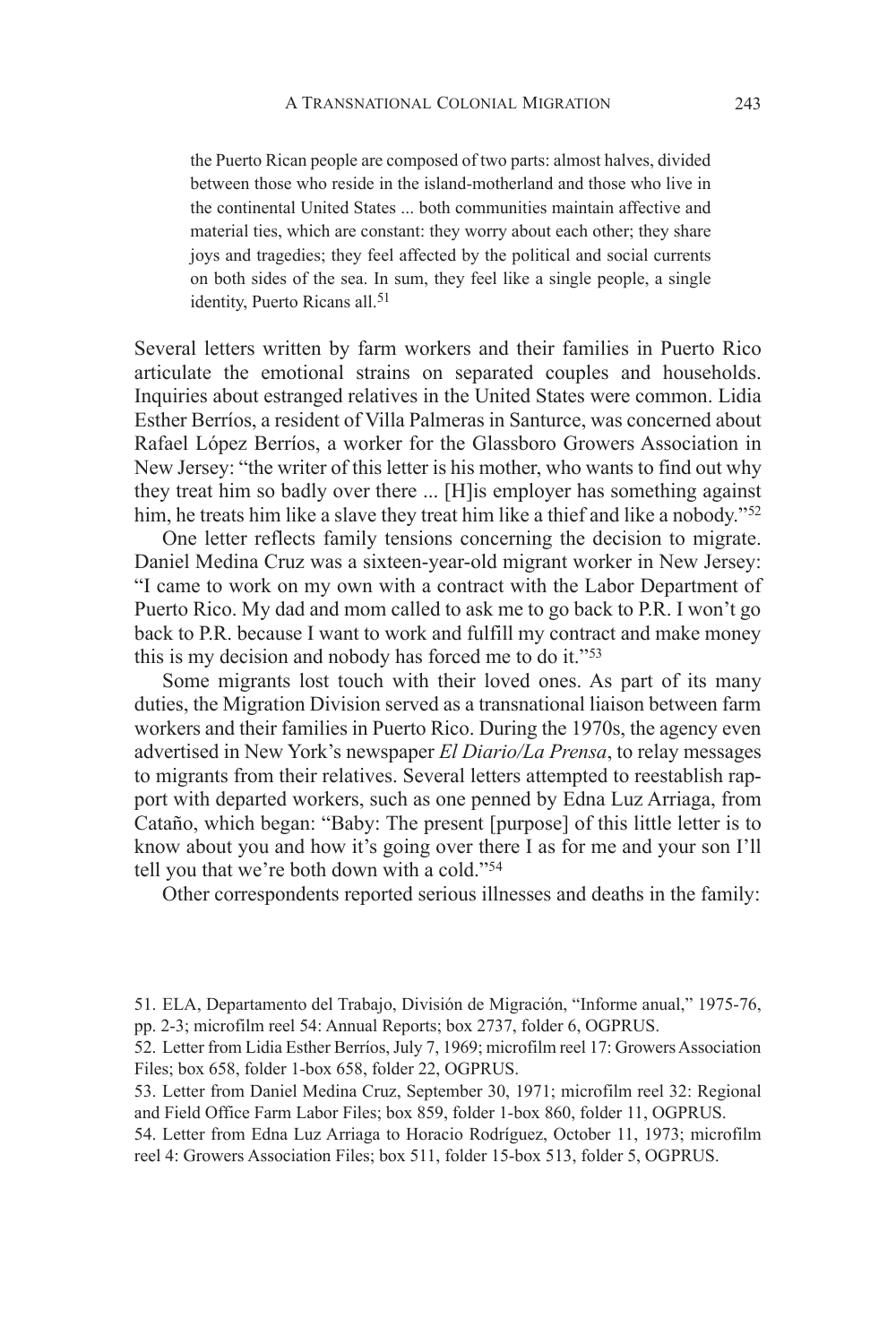### Mr. Daniel Torres

Brother this letter has the goal of greeting you and at the same time give you some bad news from our mother on the 15th of this month she died which was yesterday. Agustín Paco Chee and Rafi are already in Puerto Rico today Toña Pedro arrives. So if you want to see Picto well I think when you receive this letter and it's too late you won't be able to see her. With no other news your sister Yuly who loves you and take it easy don't do anything silly.

Your sister Yuly

Oh and Pito is also gravely ill he's in the hospital he was throwing up blood through his nose and mouth.<sup>55</sup>

The most heartbreaking messages involved abandoned wives and children. Lydia Acosta Estrada, from Gurabo, was searching for her husband, Iluminado Acosta Jiménez:

My painted lips

My dearest husband:

I wrote this [letter] without receiving any [response]. where I'll tell you that your children they're fine in health. Thank God and I wish the same to you together with your fellow workers. As to myself I'll tell you that I've been nervous and [in]tranquil because I haven't heard from you. Look daddy you know I suffer a lot because of you because I don't know [about your life?] I'm your wife I want to know about you since I don't know your whereabouts tell me what's happened to you since I received a single letter from you and I haven't received anything else from you ... When you come back you'll find me losing weight and thinking about your trip I hope you won't make me suffer anymore my sweetheart you know that I'm crazy about you and I please you in every way My beautiful sweetheart I think I'm the only woman who has understood you ... Look I went to the State Fund and they had the address of the owners of the farms and I got this one from over there so that's why I wrote to this director of the farm who's trying to look for this gentleman who works in the state of Indiana, named Iluminado Acosta Jimenez ... I look for you everywhere. That's so you know that I love you, kisses and hugs, from your children my kisses and hugs from your wife Lydia who loves you forever. Who won't ever forget you Answer soon by all means I await your response.<sup>56</sup>

55. Letter to Daniel Torres, April 16, 1974; microfilm reel 12: Growers Association Files; box 649, folder 1-box 650, folder 16, OGPRUS.

56. Letter from Lydia Acosta Estrada to Iluminado Acosta Jiménez, September 12, 1975: microfilm reel 4: Growers Association Files; box 511, folder 15-box 513, folder 5, OGPRUS.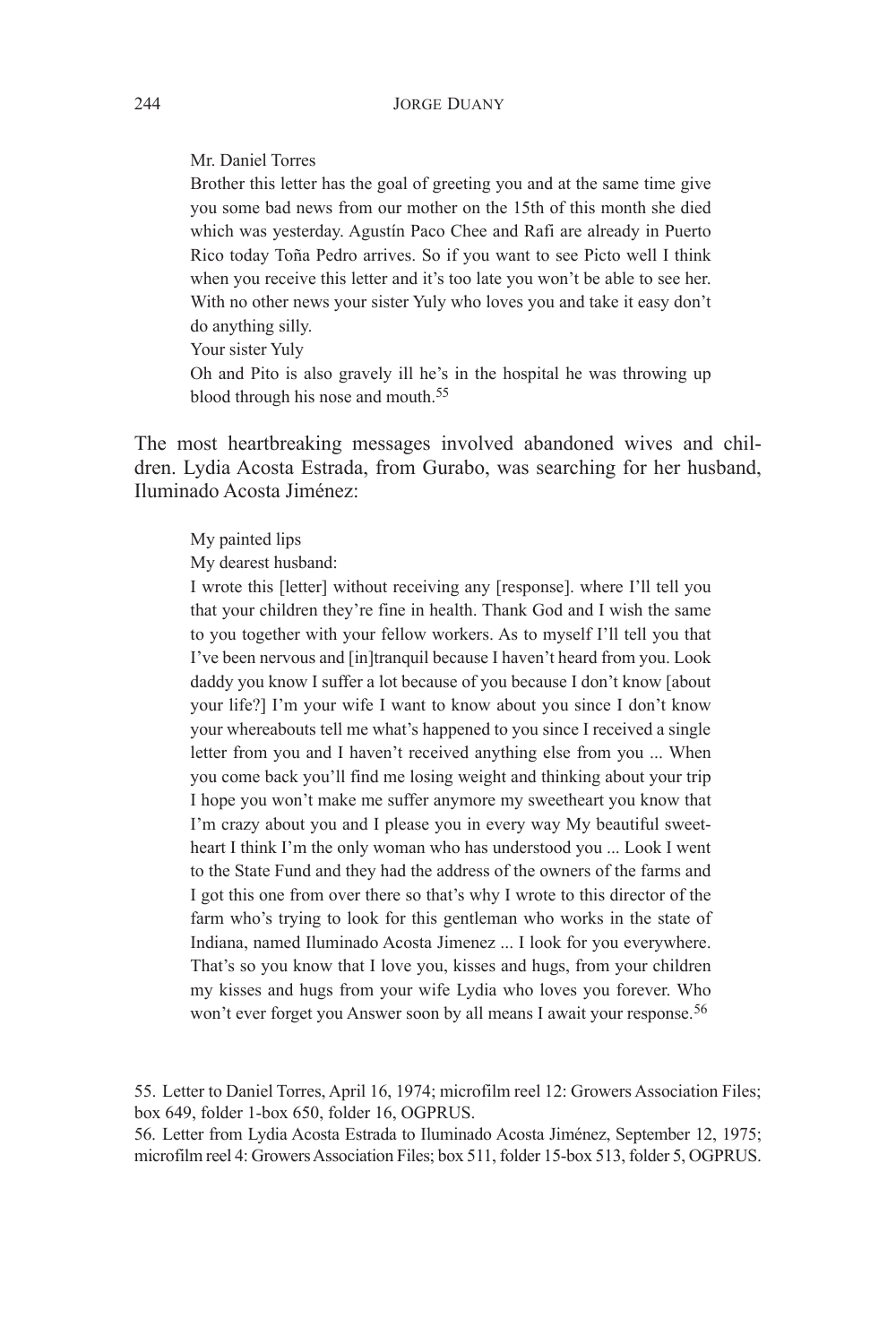The Commonwealth office located the husband at the Curtis Burns camp in Rochester, New York.

The Migration Division even acted as a bilingual social service agency. In one instance, a migration specialist served as translator for four Puerto Rican workers accused of molesting three girls in Moorestown, New Jersey. The judge dismissed the charges after hearing the girls' testimony. The Commonwealth official commented: "not every person who speaks Spanish" and English can act as interpreter in court in the best interest of our workers. It takes a person with a thorough knowledge of both languages plus a full understanding of how our workers thinks [*sic*], act and react."<sup>57</sup>

Another case involved a dysfunctional family, referred to the Division by Catholic Charities in Reading, Pennsylvania. According to the migration specialist in Hamburg, Eugenia Galán threatened to "sleep in the street with" my six children rather than keep on living with this old man [the husband]. Last night he was about to strangle himself with a string of rope tied to the bed, with a tight knot around the neck, and I think that someone who dares to do that, is capable of killing anyone. When the son cut the string, he said he was going to buy a revolver to kill me. I want to leave here right away." The woman insisted on going back to Puerto Rico, because "I don't like" *las Américas*." The Commonwealth official took her to the Salvation Army Women's Lodge.<sup>58</sup> Galán later changed her mind about returning to the Island.

One of the most poignant examples of the human toll of transnational migration is the case of Carlos Torres, who worked in a tomato farm in Greshville, Pennsylvania. On August 20, 1959, Luis Rivera Hernández, another Puerto Rican worker, shot and killed Torres, after arguing over a prostitute in their barracks. The migration specialist in Hamburg served as interpreter for the accused. Rivera Hernández pleaded guilty to voluntary manslaughter and was sentenced to six to twelve years of imprisonment. The deceased man's sister, Georgina Hernández, claimed the body and his meager personal belongings:

A jacket A shirt A black suit A pair of brown shoes A red hat A belt A can of hair ointment

57. Godofredo Janer, "Progress Report on Projects," September 15, 1969; microfilm reel 9: Growers Association Files; box 519, folder 9-box 521, folder 8, OGPRUS. 58. Letter from Roberto Mendoza to E. Torres, March 2, 1959; microfilm reel 48: Reports; boxes 889-890, OGPRUS.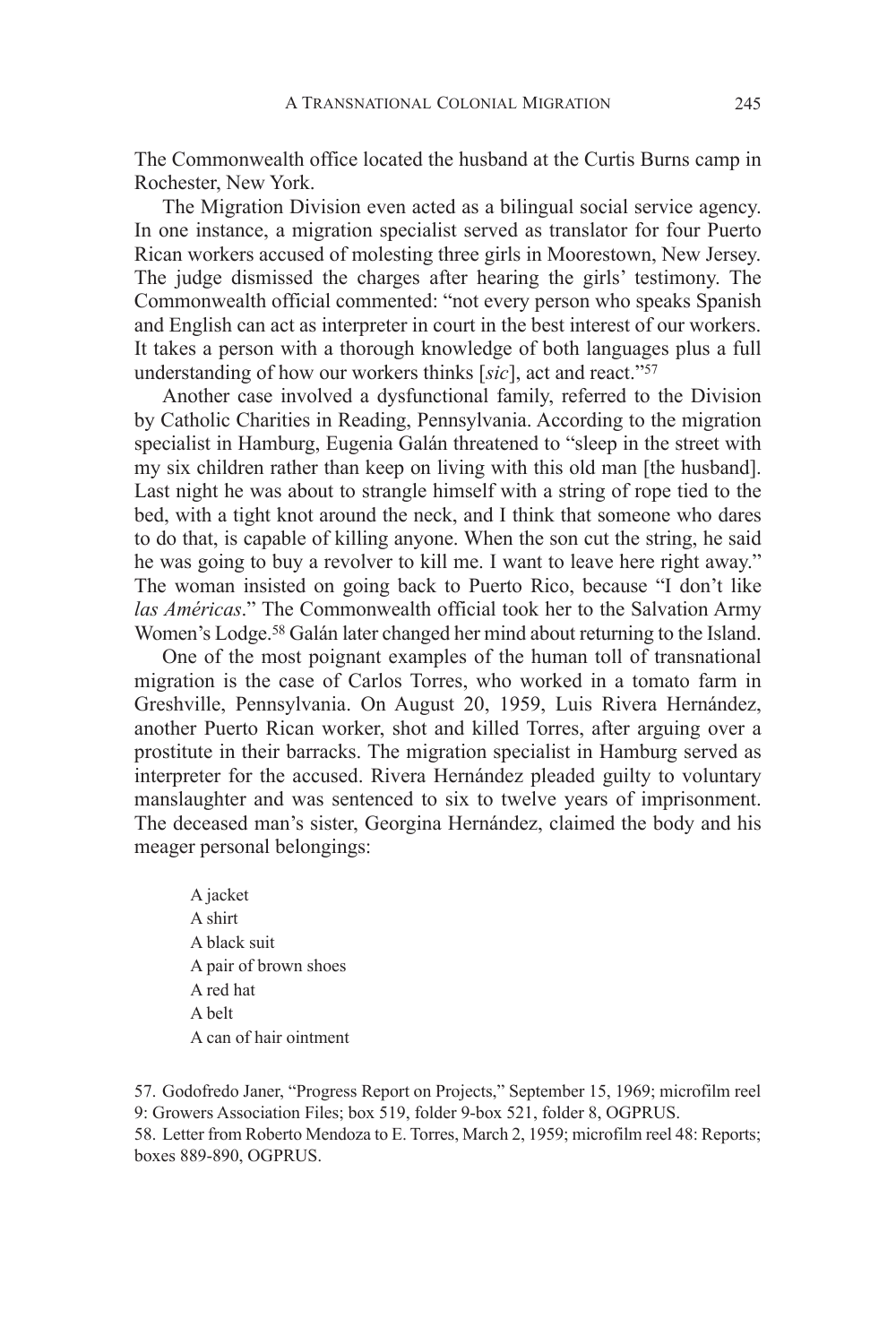A box of cigarettes An old wallet A can of shoe polish  $\Delta$  tie<sup>59</sup>

# COMPARING TRANSNATIONAL COLONIAL STATES AND TRANSNATIONAL NATION=STATES

The postwar Puerto Rican experience of government-sponsored migration prefigured what are now known as "transnational nation-states." Georges Fouron and Nina Glick Schiller (2001:19-20) define a transnational nationstate as "the reconstitution of the concept of the state so that both the nation and the authority of the government it represents extend beyond the state's territorial boundaries and incorporate dispersed populations." Transnational nation-states claim "that [their] emigrants and their descendants remain an integral and intimate part of their ancestral homeland, even if they are legal citizens of another state" (Fouron & Glick Schiller 2001:19).

As Luis Guarnizo (1998) has shown, many contemporary migrant-sending states, including the Dominican Republic and Mexico, have redefined the meaning of citizenship and nationality to integrate diasporas into their countries of origin (see also Itzigsohn  $&$  Villacrés 2008). Among other measures, transnational nation-states have restructured their ministerial and consular bureaucracies, recognized dual citizenship, extended the right to vote abroad, permitted candidates to run for public office from overseas, provided state services to nationals living abroad, and reinforced expatriates' sense of membership in the sending countries. Peggy Levitt and Rafael de la Dehesa  $(2003)$  argue that transnational-nation states follow such policies because of the growing significance of remittances as well as changing norms of governance across state boundaries. In addition, migrants often organize themselves to participate in homeland politics and press for the sending state's recognition of their citizenship rights.

After World War II, the Puerto Rican government adopted several transnational migration policies, though it did not grant voting rights to Puerto" Ricans in the United States. (As noted before, Puerto Ricans on and off the Island share U.S. citizenship, albeit with different rights and obligations.) Since 1947, the Island's bureaucracy "followed its migrant citizens" to the U.S. mainland and promoted their adjustment to an "ethnologically alien" setting. In particular, the Farm Labor Program walked a tightrope between defining Puerto Ricans as "domestic labor" and preserving their "foreign" culture and language in the United States.

59. Testimony of Georgina Hernández, August 25, 1959; microfilm reel 48: Reports; boxes 889-890, OGPRUS.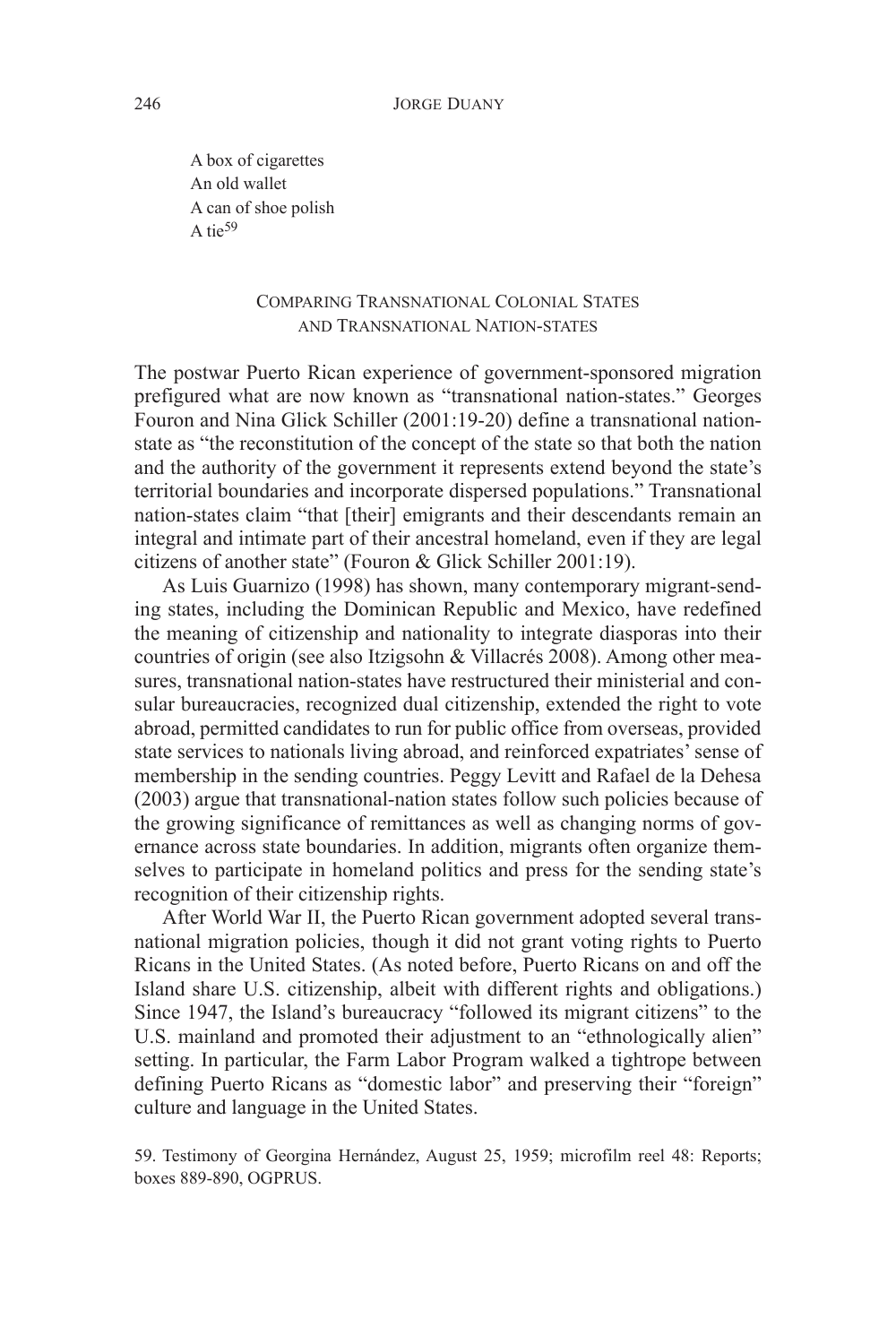After 1952, the Commonwealth government expanded its "transnational" reach, from promoting job opportunities and enforcing labor contracts, to providing legal defense and health insurance, as well as translation and education services. As Ismael García-Colón (2008:285) observes, the Migration Division "acted contradictorily as a labor organization and, at the same time, as a hindrance to independent labor organizing efforts." Moreover, the agency had a vested interest in maintaining a regular labor flow to the mainland because of its economic benefits for the Island. At a time when remittances were not as carefully monitored as they are today, farm workers sent nearly US\$ 292 million to the Island between 1947 and 1959.<sup>60</sup> Finally, the Migration Division operated as a liaison between the Puerto Rican government and city, state, and federal agencies in the United States.

Compared to transnational nation-states such as the Dominican Republic. the Puerto Rican government has not fully incorporated its émigrés into homeland politics. Perhaps the most controversial issue is how the diaspora can contribute to solving Puerto Rico's "colonial" status. Until now, all local elections, referenda, and plebiscites have been restricted to U.S. citizens who reside on the Island. Nonetheless, Puerto Ricans in the United States have reiterated their wish to participate in defining the Island's political future (Falcón 1993, 2007).<sup>61</sup> On April 29, 2010, the U.S. House of Representatives approved a bill to celebrate a new plebiscite on Puerto Rico's status. The Puerto Rico Democracy Act of 2009 (H.R. 2499), sponsored by Resident Commissioner Pedro Pierluisi, would grant the right to vote in the plebiscite to all U.S. citizens born in Puerto Rico, regardless of their current residence. If approved by the Senate, this proposal would allow stateside Puerto Ricans" to take part for the first time in the status debate. As of October 2010, however, the Senate's Committee on Energy and Natural Resources had virtually paralyzed the bill.

### "FOREIGN IN A DOMESTIC SENSE": THE RISE OF A TRANSNATIONAL COLONIAL STATE

In this article, I have elaborated the concept of a "transnational colonial" state." This category includes dependent territories with large migrant populations in metropolitan countries and which continue to regard them as part

61."See" also" José" Delgado," Voto" puertorriqueño" podría" ser" decisivo," *El\$ Nuevo\$ Día*," October 13, 2008, pp. 46-47.

<sup>60.</sup> Monserrat, "Suggestions for a New Approach to Migration. Confidential Memorandum to Luis Muñoz Marín," February 9, 1961, p. 35; section V: Governor of Puerto Rico, 1949-64; series 1: General Correspondence; box 137: Departments; folder 9: Labor – Migration Division: FLMM.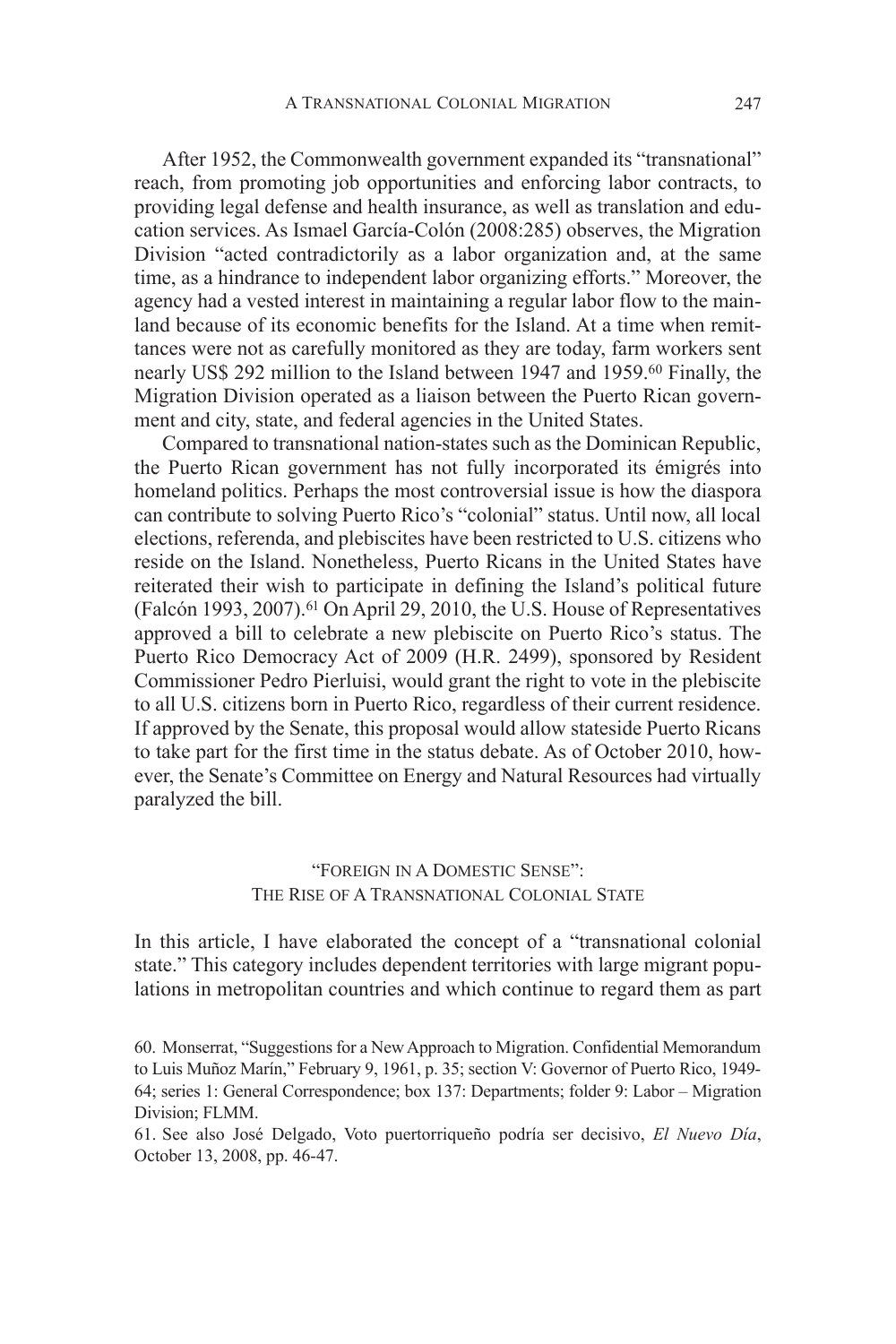of the colonial nation. Although residents of the dependent territory and its metropole share the same citizenship, the former are often treated as foreigners in the "mother country." In this scenario, the legal boundaries between sending and receiving countries are blurred, while their cultural borders remain intractable to those who move back and forth. Puerto Ricans in the United States and Antilleans in the Netherlands are cases in point.

Although a transnational colonial state lacks sovereignty, it extends its reach to the metropolitan state. At the same time, it must follow metropolitan laws and regulations about immigration, citizenship rights, social benefits, and other public policies. This insider/outsider logic differentiates transnational colonial states such as Puerto Rico from independent ones such as the Dominican Republic. It also underlines the basic analogies among the overseas territories of the United Kingdom, France, the Netherlands, and the United States. For example, all citizens of the dependent Caribbean share the right of abode, as well as access to welfare and social rights, in their metropolitan countries. Not surprisingly, migration rates from nonsovereign territories are much higher than from independent states (see Cervantes-Rodríguez et al. 2009, Clegg & Pantojas-García 2009, De Jong & Kruijt 2005).

Clearly, the *Estado Libre Asociado* did not end Puerto Rico's colonial dependence on the United States, although it did provide greater local autonomy. On the one hand, Commonwealth status allowed – perhaps even required – the Island's public authorities to intervene on behalf of migrants to the mainland. On the other hand, the Island's government must comply with all applicable federal laws and regulations. The Farm Labor Program best exemplifies the Island's "transnational" migration policies, which facilitated the transfer of "surplus hands" to the mainland after World War II. The largescale displacement of agricultural workers established the earliest settlement patterns of Puerto Ricans in the U.S. Northeast as well as the circulation of labor that persists today. To promote the recruitment of Puerto Rican farm workers, Commonwealth officials argued that they should be given preference over foreigners in the United States. Still, many U.S. employers considered Puerto Ricans "alien workers," especially because they spoke little English and practiced a "foreign" culture, including their eating habits. According to a Commonwealth official in Hamburg, "the language barrier" was "the number one problem" for Puerto Rico's migrant workers.<sup>62</sup>

In sum, Puerto Ricans illustrate one of the main dilemmas of colonial subjects in their metropolitan countries: although legally domestic, they are often viewed as culturally foreign. Thus, the Puerto Rican diaspora is both transnational, because it involves crossing the cultural borders between the Island and the U.S. mainland, and colonial, because it does not entail traveling across

62. Speech by Roberto Mendoza, October 13, 1959; microfilm reel 48: Reports; boxes 889-890, OGPRUS.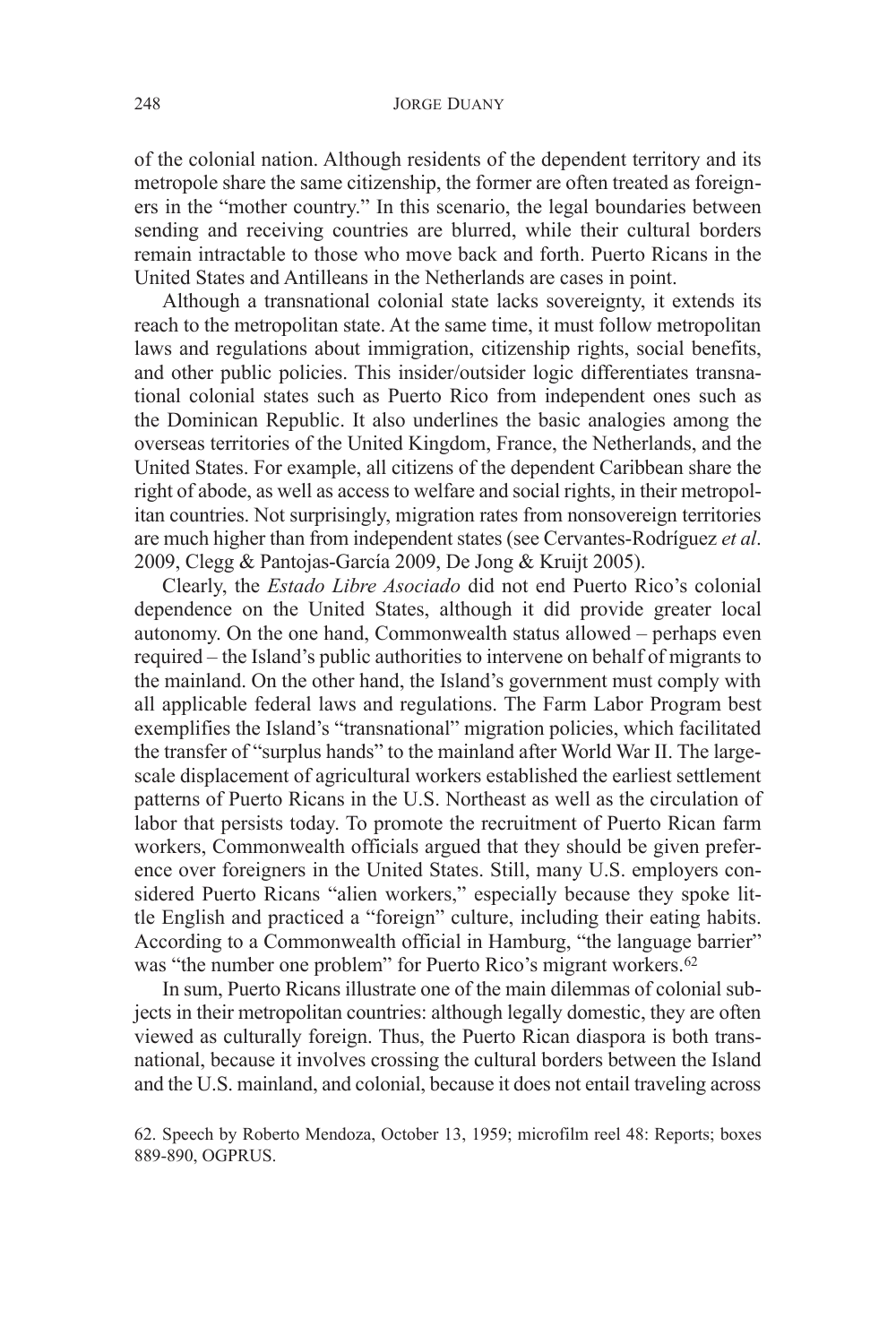the legal boundaries between independent states. This ambiguity is the longterm consequence of the oxymoronic legal doctrine that Puerto Rico "belongs" to but is not a part of" the United States. Such a doctrine, established at the beginning of the twentieth century, laid the ground for a massive transnational colonial migration during the second half of the century.

#### **REFERENCES**

ARANDA, ELIZABETH M., 2007. *Emotional Bridges to Puerto Rico: Migration, Return Migration, and the Struggles of Incorporation.* Lanham MD: Rowman & Littlefield.

BONILLA, FRANK, 1994. Manos que Sobran: Work, Migration, and the Puerto Rican in the 1990s. *In* Carlos Alberto Torre, Hugo Rodríguez Vecchini & William Burgos (eds.), *The Commuter Nation: Perspectives on Puerto Rican Migration. Río Piedras: Editorial* de la Universidad de Puerto Rico, pp. 115-49.

BONILLA-SANTIAGO, GLORIA, 1988. *Organizing Puerto Rican Migrant Farmworkers: The Experience of Puerto Ricans in New Jersey.* New York: Peter Lang.

BURNETT, CRISTINA DUFFY & BURKE MARSHALL (eds.), 2001. *Foreign in a Domestic* Sense: Puerto Rico, American Expansion, and the Constitution. Durham NC: Duke University Press.

CERVANTES-RODRÍGUEZ, MARGARITA, RAMÓN GROSFOGUEL & ERIC MIELANTS (eds.), 2009. *Caribbean Migration to Western Europe and the United States: Essays on Incorporation, Identity, and Citizenship. Philadelphia: Temple University Press.* 

CLEGG, PETER & EMILIO PANTOJAS-GARCÍA (eds.), 2009. Governance in the Non-Independent Caribbean: Challenges and Opportunities in the Twenty-First Century. Kingston: Ian Randle.

CRUZ, JOSÉ E., 1998. *Identity and Power: Puerto Rican Politics and the Challenge of Ethnicity*. Philadelphia: Temple University Press.

DUANY, JORGE, 2002. *The Puerto Rican Nation on the Move: Identities on the Island and in the United States*. Chapel Hill: University of North Carolina Press.

ERMAN, SAM. 2008. Meanings of Citizenship in the U.S. Empire: Puerto Rico, Isabel Gonzalez, and the Supreme Court, 1898 to 1905. Journal of American Ethnic History 27  $(4): 5-33.$ 

FALCÓN, ANGELO, 1993. A Divided Nation: The Puerto Rican Diaspora in the United States and the Proposed Referendum. *In* Edgardo Meléndez & Edwin Meléndez (eds.), *Colonial\$Dilemma:\$Critical\$Perspectives\$on\$Contemporary\$Puerto\$Rico*."Boston:"South" End, pp. 173-80.

 $\rightarrow$ , 2007. The Diaspora Factor: Stateside Boricuas and the Future of Puerto Rico. *NACLA Report on the Americas* 40(6):28-32.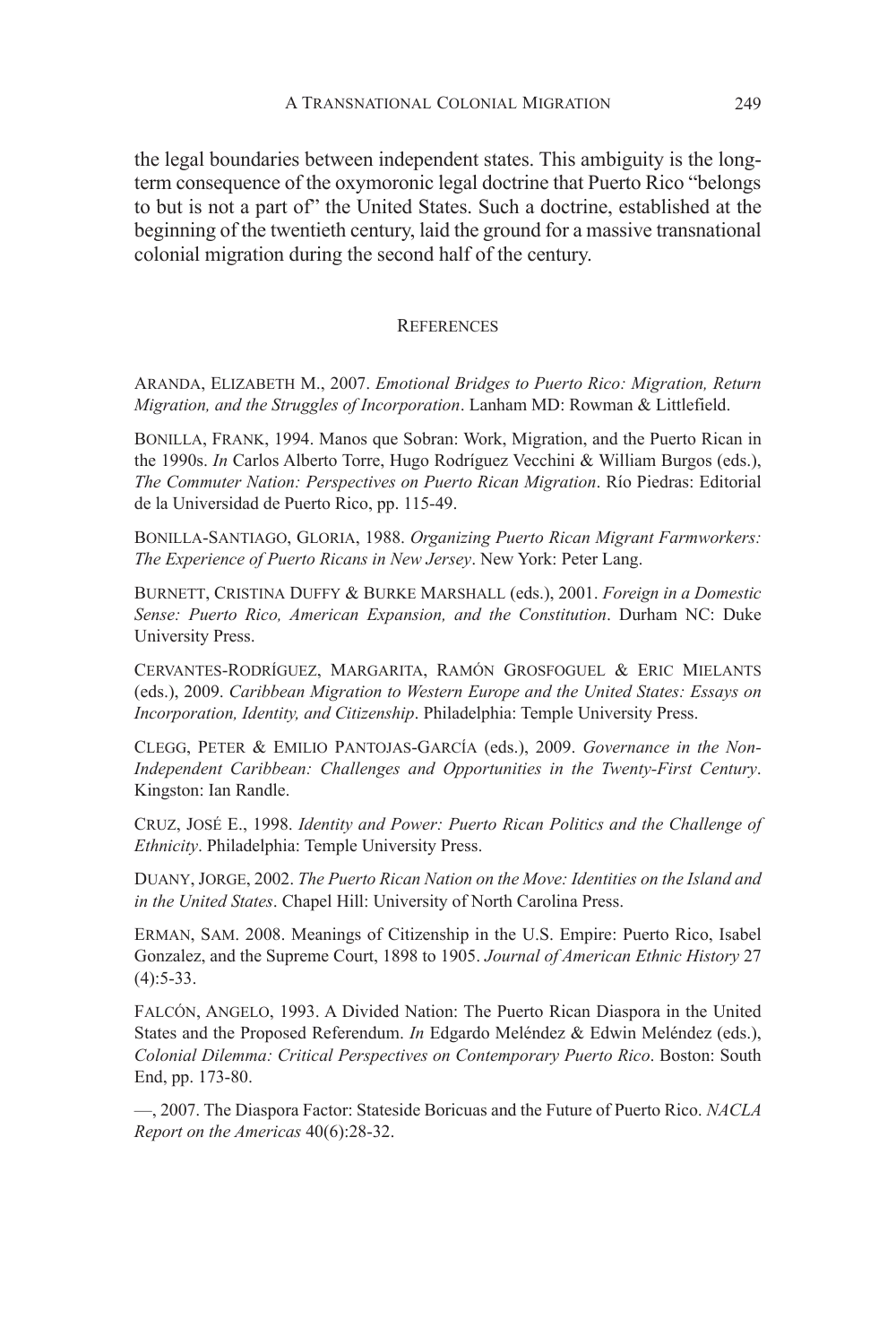FLORES, JUAN, 2000. *From Bomba to Hip Hop: Puerto Rican Culture and Latino Identity*. New York: Columbia University Press.

—," 2008."*The\$ Diaspora\$ Strikes\$Back:\$*Caribeño*\$ Tales\$ of\$ Learning\$ and\$ Turning*." New" York: Routledge.

FOURON, GEORGES EUGENE & NINA GLICK SCHILLER, 2001. *Georges Woke Up Laughing: Long-Distance Nationalism and the Search for Home. Durham NC: Duke* University Press.

GARCÍA-COLÓN, ISMAEL, 2008. Claiming Equality: Puerto Rican Farmworkers in Western New York. *Latino Studies* 6(3):269-89.

GIRAUD, MICHEL, 2002. Racisme colonial, réaction identitaire et égalité citoyenne: Les lecons des expériences migratoires antillaises et guyannaises. *Hommes et Migrations* 237:40-53.

— (ed.), 2004. Caribbean Migration to Metropolitan Centers: Identity, Citizenship, and Models of Integration. Special issue of *Caribbean Studies* 32(1).

GUARNIZO, LUIS E., 1998. The Rise of Transnational Social Formations: Mexican and Dominican State Responses to Transnational Migration. Political Power and Social *Theory* 12:45-94.

HISTORY TASK FORCE, Centro de Estudios Puertorriqueños (ed.), 1979. *Labor Migration under Capitalism: The Puerto Rican Experience*. New York: Monthly Review Press.

ITZIGSOHN, JOSÉ & DANIELA VILLACRÉS, 2008. Migrant Political Transnationalism and the Practice of Democracy: Dominican External Voting Rights and Salvadoran Hometown Associations. *Ethnic and Racial Studies* 31(4):664-86.

JONG, LAMMERT DE, 2005. The Kingdom of the Netherlands: A Not So Perfect Union with the Netherlands Antilles and Aruba. *In* Lammert de Jong & Dirk Kruijt (eds.), Extended Statehood in the Caribbean: Paradoxes of Quasi Colonialism, Local Autonomy and Extended Statehood in the USA, French, Dutch and British Caribbean. Amsterdam: Rozenberg Publishers, pp. 85-123.

— & DIRK KRUIJT (eds.), 2005. *Extended Statehood in the Caribbean: Paradoxes of Quasi\$Colonialism,\$Local\$Autonomy\$and\$Extended\$Statehood\$in\$the\$USA,\$French,\$Dutch\$* and British Caribbean. Amsterdam: Rozenberg Publishers.

LAPP, MICHAEL, 1990. Managing Migration: The Migration Division of Puerto Rico and Puerto Ricans in New York City, 1948-1968. Ph.D. thesis, Johns Hopkins University.

LEVITT, PEGGY  $&$  RAFAEL DE LA DEHESA, 2003. Transnational Migration and the Redefinition of the State: Variations and Explanations. *Ethnic and Racial Studies* 26"  $(4):587-611.$ 

MALDONADO, EDWIN, 1979. Contract Labor and the Beginnings of Puerto Rican Communities in the United States. *International Migration Review* 13(1):103-21.